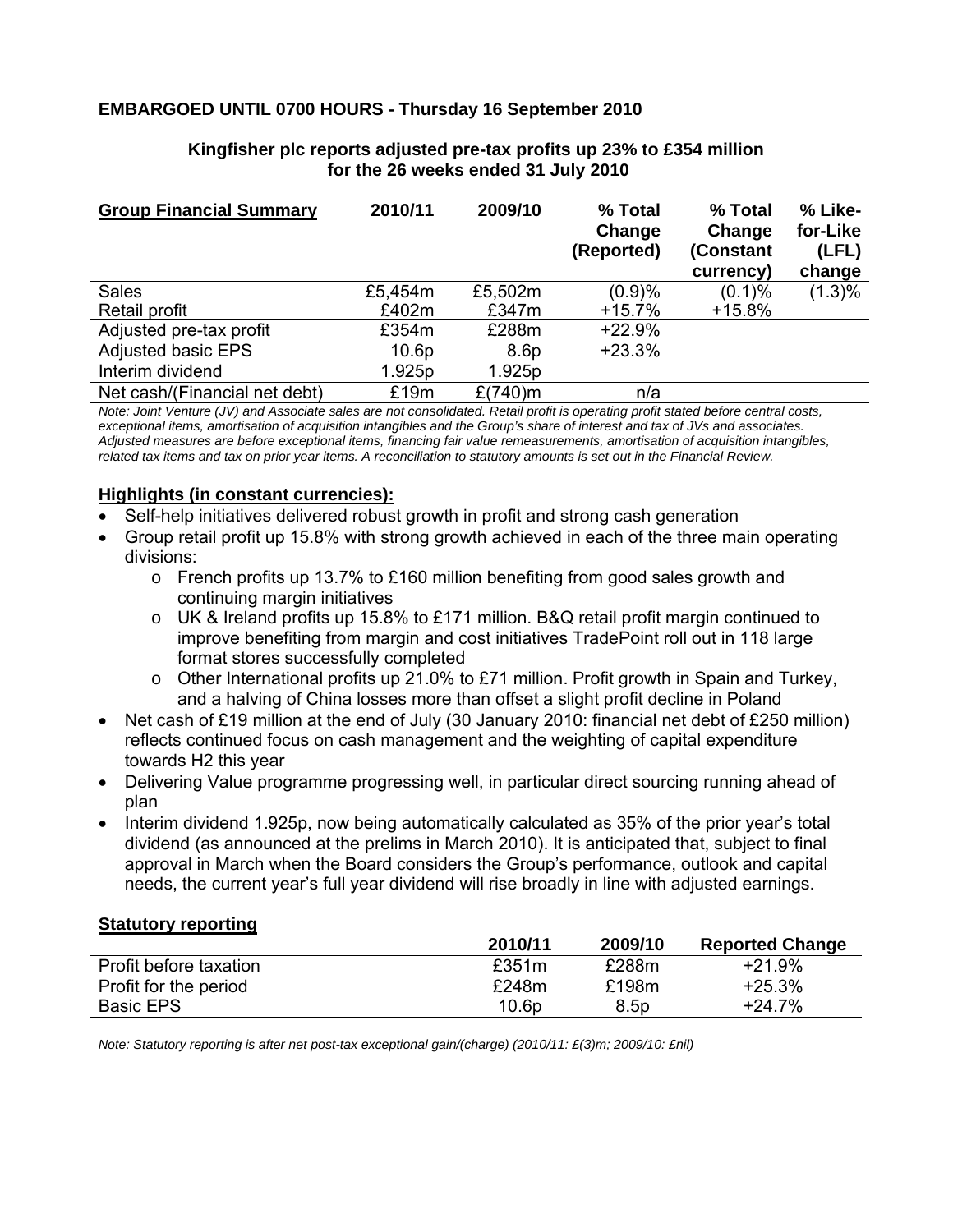## **Ian Cheshire, Group Chief Executive, said:**

"We have traded well with profit again strongly ahead and financial debt reduced. Our Delivering Value programme of self-help initiatives is working well, meaning Kingfisher now generates significantly higher profits and cash flow from its operations and a much better return on capital for its shareholders.

"As we have consistently said, the immediate outlook for consumer spending is fragile, particularly in the UK where it is likely to remain challenging for some time. Our continued profit growth will come from our well-established self-help initiatives, including sourcing more products through our global network and vigorously driving operating cost efficiencies. At the same time our strong balance sheet and cash flow enables us to continue to invest more this year to grow our business, refresh our stores and introduce new products and services to provide the inspiration and solutions our customers want to help them improve their homes."

### **Delivering Value - progress in 2010/11**

Our aim has been and remains to deliver more value for Kingfisher shareholders by focusing on three key priorities – Management, Capital and Returns.

### **Management**

Over the last two years actions have been successfully implemented to transform Kingfisher into a more unified, single retail business better able to capitalise on its international diversity whilst also securing the economies of its buying scale. As well as creating a new management structure, a key action has been the creation of a share-based long-term incentive scheme with targets which include delivering material growth in adjusted earnings per share (EPS).

During H1 a similar incentive scheme was allocated to a further 160 key senior managers across the business. A further long-term share-based incentive scheme will be announced during our first quarter next year together with an update on the Group's longer term growth plans.

## **Capital**

The rigorous focus on generating improved cash flow from operations, reducing our investment in working capital, whilst tightening controls over capital expenditure, has yielded a significant reduction in financial net debt (bonds, loans, cash and overdrafts but excluding capitalised operating leases). Progress continued in H1 with debt further reduced despite the on-going negative effects of new French regulations (LME) that shorten supplier payment terms. As at the end of H1 net cash was £19 million compared with financial net debt of £250m at 30 January 2010 (net debt of £740 million at H1 last year).

### **Returns**

The seven step programme to improve cash returns, known as 'Delivering Value', continues to progress well. The initiatives are successfully boosting short-term trading performance and also better positioning the Group for further growth over the longer-term. Last year overall return on capital increased 250 basis points and further progress this year will come from delivering key milestones set out below: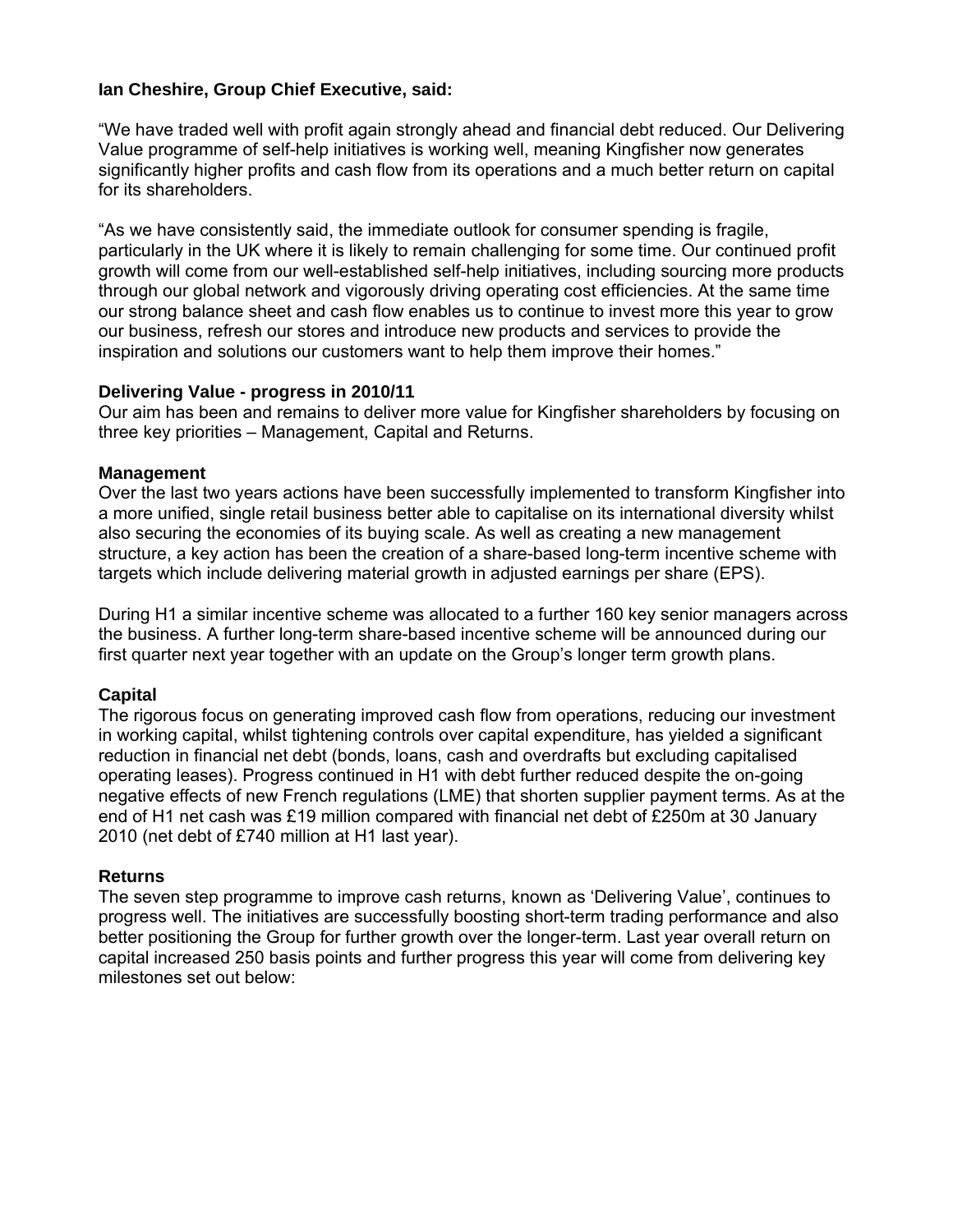# **1. Driving up B&Q UK & Ireland's profit**

**Self-help measures to rebuild B&Q's retail margin to 7% continued to deliver results.** 

### **2010/11 first half progress**

- **Stores** 
	- o 3 large and 1 medium\* store revamps
	- o 19 'showroom only' revamps (kitchen, bathroom and bedroom areas)

### • **Product and Service**

- o To broaden B&Q's customer offer several trials of new or expanded product categories commenced in store to determine their suitability for a nationwide introduction in 2011/12 (e.g. eco, storage and workshop ranges)
- $\circ$  Retail NVQ or City & Guilds qualification training programme extended to a further 4,300 staff

## • **Margin and Costs**

- o Direct sourced shipments ahead of full year target, gross margin benefit of around 80bps
- o Stock shrinkage rates further reduced, gross margin benefit of 50bps
- o Costs down 2% reflecting tight controls and lower sales volumes

### **2010/11 second half milestones**

- **Stores** 
	- o 16 large store revamps
	- $\circ$  Around 30<sup>\*\*</sup> 'showroom only' revamps (kitchen, bathroom and bedroom areas)

### • **Product and Service**

- $\circ$  To continue new or expanded product trials in store to determine their suitability for a nationwide introduction in 2011/12
- o Extend retail NVQ or City & Guilds qualification training programme to a further 5,000 staff

### • **Margin and Costs**

o Direct sourced shipments to continue to grow ahead of target

*\* Medium store revamp milestone announced March 2010 of 15 now adjusted down to 1 as priority being given to the TradePoint 'order & collect' trial in medium stores* 

*\*\*'Showroom only' revamp milestone announced March 2010 of around 100 adjusted down to around 50 to focus the investment on those stores with the fastest payback* 

# **2. Exploiting our UK Trade opportunity**

## **B&Q in-store** '**TradePoint**' **successfully rolled out into large format stores.**

## **2010/11 first half progress**

- Completed national roll out of TradePoint format to 118 B&Q large stores
- Opened 3 new Screwfix outlets with counters exclusive to plumbers and electricians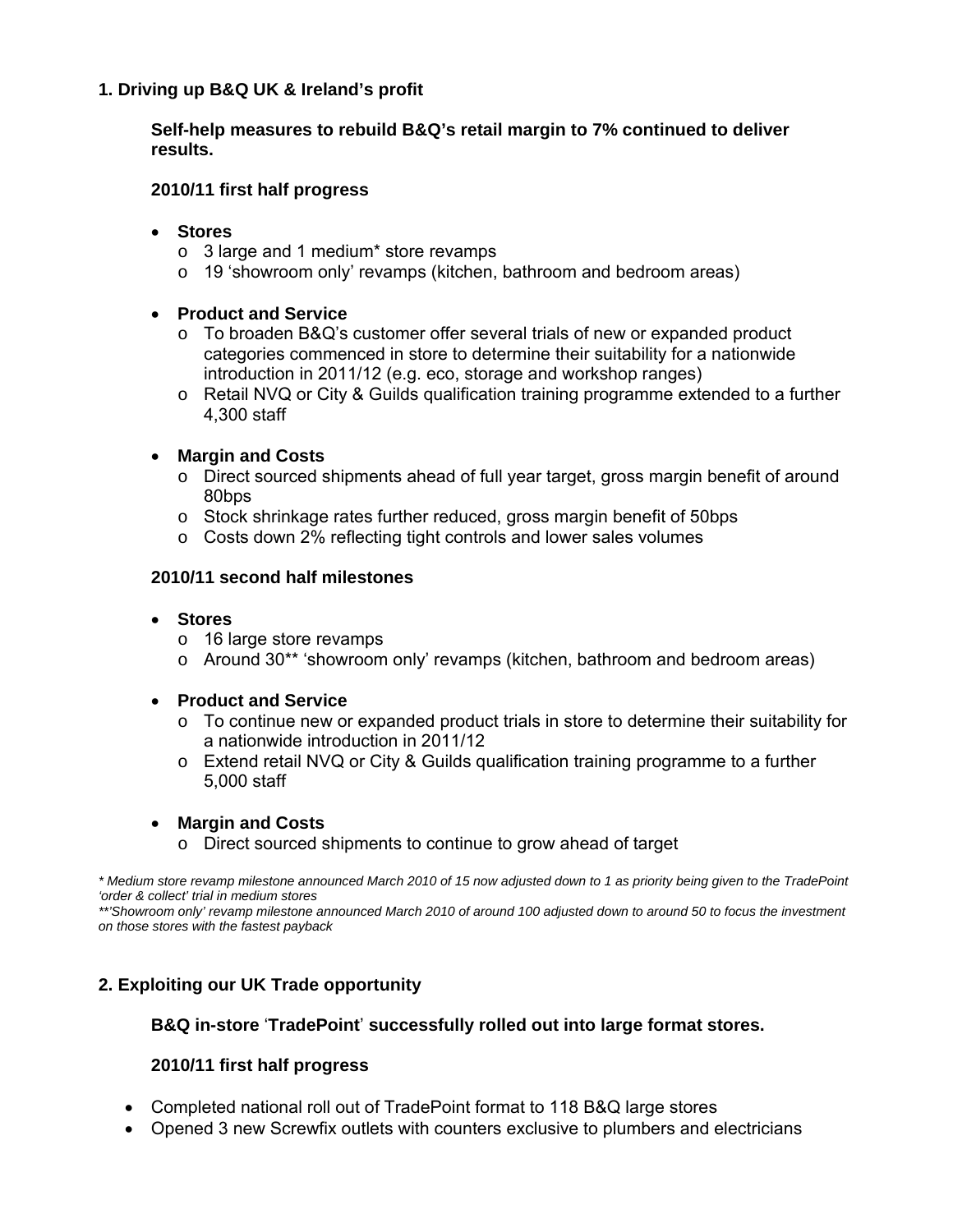• Added specialist trade counters exclusive to plumbers and electricians within 91 existing Screwfix sites

# **2010/11 second half milestones**

- Trial a new TradePoint 'order & collect' format in B&Q medium stores
- Open 7 further Screwfix outlets with counters exclusive to plumbers and electricians
- Add specialist trade counters exclusive to plumbers and electricians within a further 5 existing Screwfix sites
- Launch trade credit offer that can be used across all Kingfisher UK formats

# **3. Expanding our total French business**

**Good sales growth, buying optimisation and increased direct sourcing supporting profitability.** 

# **2010/11 first half progress**

- Opened 3 new stores and 3 revamps, adding around 2% new space
- Extended buying optimisation programme (€6m benefit)
- Direct sourced shipments ahead of full year target
- Launched a joint-sourced, common branded value range ('Premier Prix') in both Castorama and Brico Dépôt
- Up weighted new product launches and new advertising campaigns for both businesses

## **2010/11 second half milestones**

- 4 more revamps
- Extend buying optimisation programme
- Direct sourced shipments to continue to grow ahead of target

# **4. Rolling out in Eastern Europe**

## **2% space added since last year end. Sales and profit growth continued.**

## **2010/11 first half progress**

• Opened 2 new stores, 1 in Turkey and 1 in Russia

## **2010/11 second half milestones**

- Open a further 10 new stores, 5 in Poland (including the third store in Warsaw), 4 in Turkey and 1 in Russia (with a further 2 in progress), adding around 10% new space for the full year
- Open new central distribution centre in Poland (to enable more direct sourcing)
- Develop a smaller 'city store' format in Moscow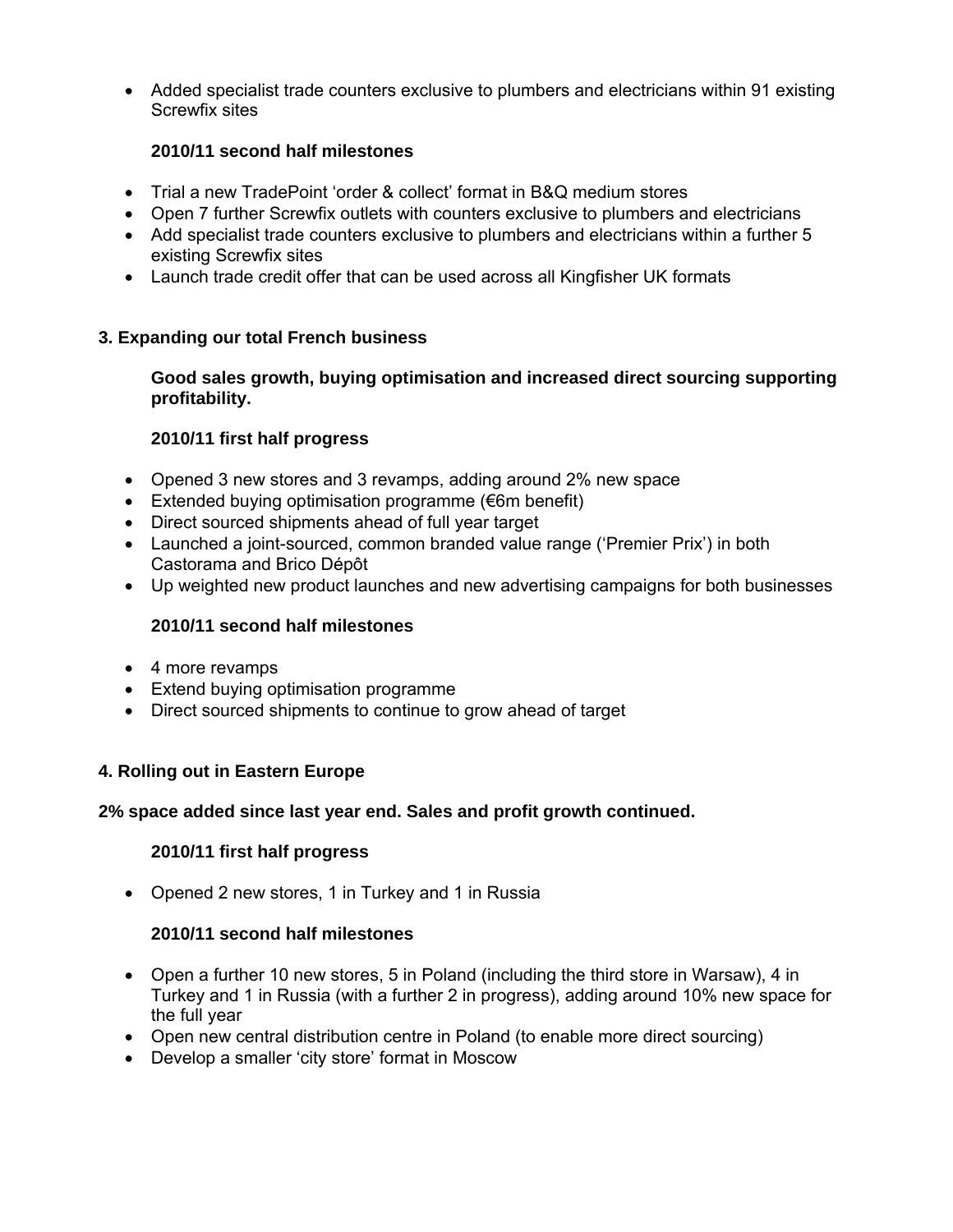# **5. Turning around B&Q China**

# **Repositioning plan on track. Prior year first half losses almost halved.**

# **2010/11 first half progress**

- Completed store rationalisation plan (2 further stores) and 80,000 sqm downsized (majority sublet)
- New format trial now in 16 stores
- Appointment of a new Commercial Director with a wealth of experience in large scale retailing in the Chinese market
- Continued the work started in 2009 on re-engineering ranges from the current supplier led model to a customer led, traditional retail ranging model. Around 20% of range review work now complete (e.g. soft furnishings) with encouraging results

# **2010/11 second half milestones**

- Continue the new format trial
- Continue the work started in 2009 on re-engineering ranges
- Return to a profitable business model in H2, targeting a return to overall profitability in 2011/12

# **6. Growing Group sourcing**

## **Direct sourcing through the Kingfisher Sourcing Organisation (KSO) network continued to grow.**

# **2010/11 first half progress**

- Direct sourced shipments running ahead of plan (bathroom, garden power and lighting ranges driving the increase)
- Commenced alignment of range review calendars for major product categories to facilitate more cross-Group common sourcing
- As part of the first steps to developing common ranges for sale across Europe in multilingual packaging 10 Kingfisher Group own 'superbrands' have been created to replace around 150 own brands currently sold across the Group (e.g. 'Cooke & Lewis' will become Kingfisher's European and Asian wide common kitchen and bathroom brand)

## **2010/11 second half milestones**

• To increase volume of direct sourced shipments for the full year to at least USD 1 billion driven by good growth in the UK, France and Eastern Europe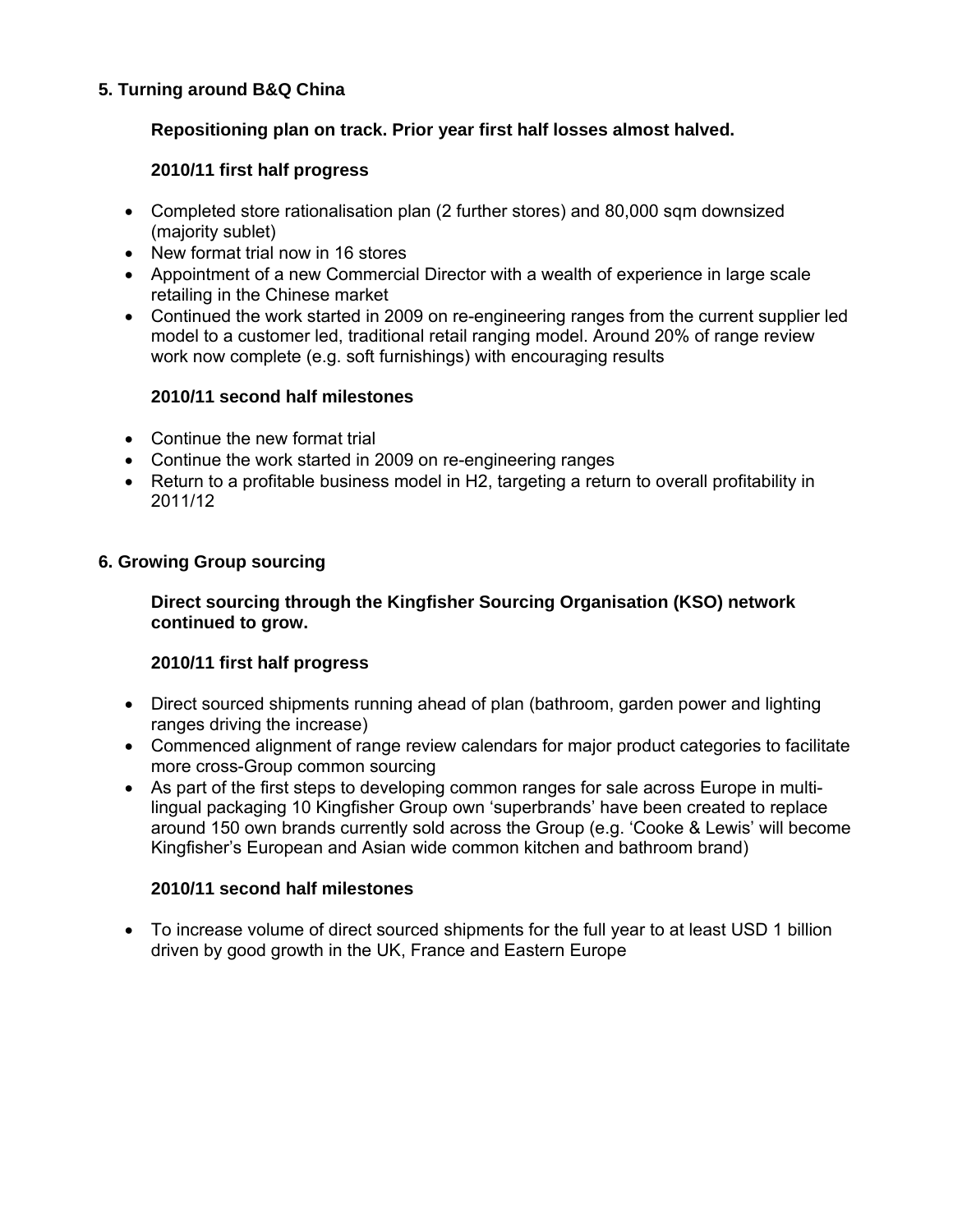# **7. Reducing working capital**

**Net working capital slightly down on top of delivering reduction of over £300 million last full year.** 

## **2010/11 first half progress**

- Working capital down £25 million
- On track to further extend average payment terms on direct sourced product by another 5 days

## **2010/11 second half milestones**

• 'Like for like' working capital to remain constant. Overall balance will increase due to further negative effects of the French LME\* and investment required for new stores

#### *\*Legislative changes shortening French payment terms*

## **Sustainability**

Kingfisher is helping customers make their homes more sustainable at lower cost, whilst also making its own business more sustainable by reducing its environmental and social impact. Good progress was made against these objectives during the period including:

- B&Q UK launched products such as loft insulation made of sheep's wool, carpet underlay made of 100% recycled clothing, Fairtrade bed linen and a natural paint range made from Cornish china clay, adding to its total eco product range of over 4,000. Castorama France will next month launch a range of own brand paint made from 95% natural ingredients, taking its total eco product range to over 6,000. Brico Dépôt Spain launched a low cost solar panel kit priced at 79 euros.
- Our businesses continued initiatives to minimise their carbon footprint. For example, as part of B&Q UK's commitment to reduce carbon by 20% by 2012 the business announced plans to invest £2.3 million next year to improve the energy efficient lighting in 37 stores. In France, Castorama installed a new electricity, gas and water monitoring system in 30 stores with a roll-out across all stores planned for 2010.
- B&Q UK is now a recognised partner in the government's 'Green Deal' home energy refit scheme and is one of the corporate partners in the Prince of Wales' Start initiative.
- B&Q China signed up to the "green commuting" campaign for Shanghai Expo 2010.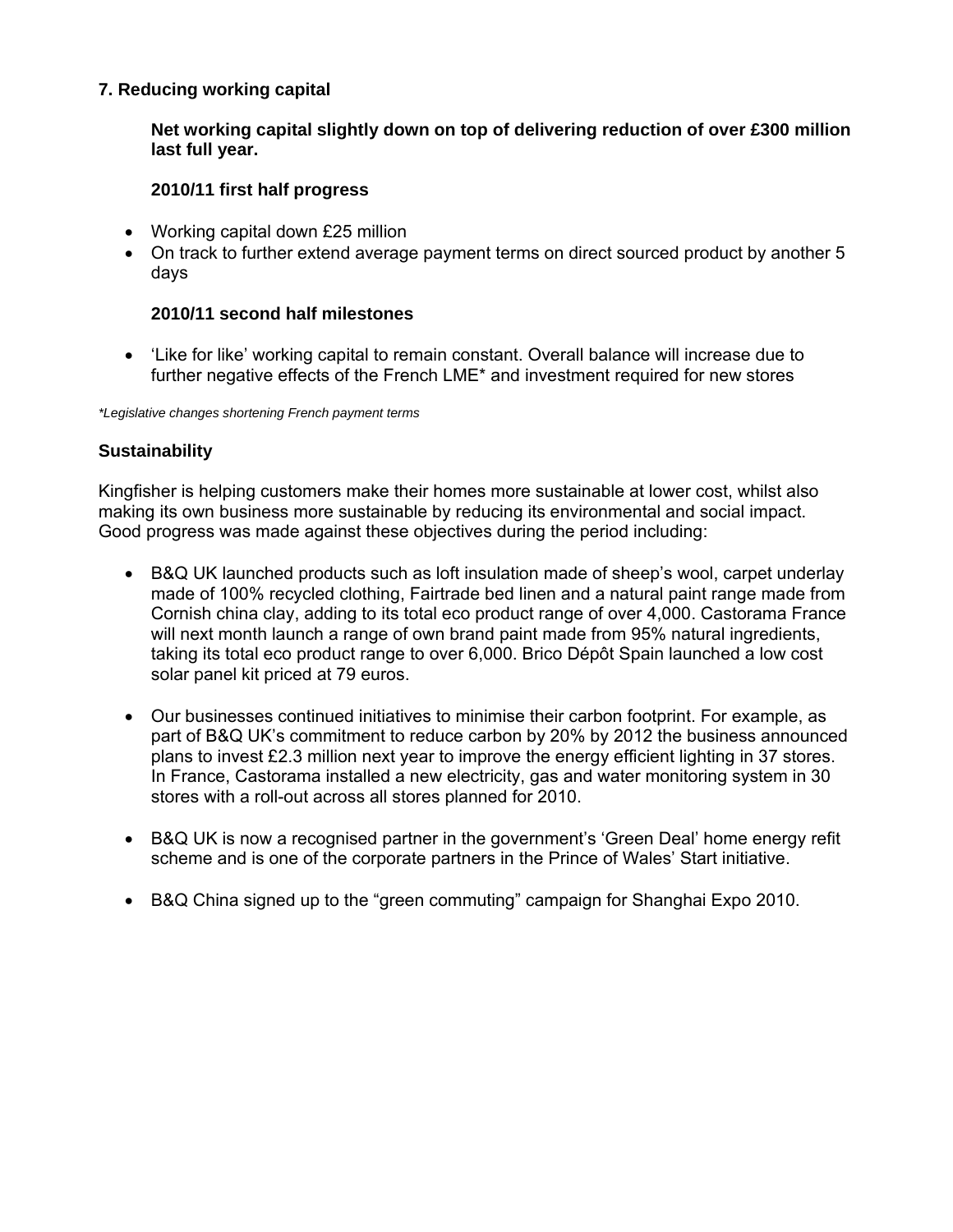# **Trading Review - FRANCE**

| Sales £m | 2010/11 | 2009/10 | % Change<br>(Reported) | % Change<br>(Constant) | % LFL<br>Change |
|----------|---------|---------|------------------------|------------------------|-----------------|
| France   | 2,185   | 2,209   | 1)%<br>71              | 2.9%                   | $.4\%$          |

| <b>Retail profit £m</b> | 2010/11 | 2009/10 | % Change<br>(Reported) | % Change<br>(Constant) |
|-------------------------|---------|---------|------------------------|------------------------|
| France                  | 160     | 146     | 9.3%                   | 13.7%                  |

*France includes Castorama and Brico Dépôt.* 

*2010/11: £1 = 1.16 euro (2009/10: £1 = 1.12 euro)*

*\*Banque de France data for Feb-July 2010 including relocated and extended stores* 

*\*\*Private building market (Jan-Dec 09) according to UNIBAL. No 2010 data yet available.* 

*All trading commentary below is in constant currencies.* 

## **Kingfisher France**

Kingfisher France outperformed the market with self-help initiatives driving sales ahead 2.9% to £2.2 billion (+1.4% LFL, +1.6% on a comparable store basis). Across the two businesses, three new stores were opened and three were revamped, adding around 2% new space.

Retail profit grew 13.7% reflecting the sales growth and higher gross margins (+100 basis points) from a sharp increase in direct sourcing, continued buying optimisation benefits and fewer promotions year on year.

**Castorama** total sales grew by 4.1% to £1.2 billion (+2.6% LFL, +3.1% on a comparable store basis). According to Banque de France\* sales for the market on a comparable store basis were up around 1%. Castorama's outperformance was supported by progress with its store modernisation programme (60% of total selling space now completed), new and innovative range introductions and the new 'Do-it-Smart' marketing campaign aimed at making home improvement projects easier for customers.

Seasonal categories were up around 5% LFL boosted by favourable weather and new garden furniture ranges. Non-seasonal sales were up around 3% across most categories with decorative performing particularly well supported by a new catalogue.

**Brico Dépôt**, which more specifically targets the trade professional, delivered total sales growth of 1.4% to £1.0 billion (-0.2% LFL). The trade market\*\*, which last year declined by 11%, appears to have improved following a pick-up in new housing starts and planning consents.

Self-help initiatives to drive sales progressed well in H1 including an up-weighted programme of range refreshment, more 'arrivages' promotions (rolling programme of one-off special buys) and more frequent product catalogues to reinforce Brico Dépôt's value credentials. New kitchen ranges introduced last year performed well (+10% LFL).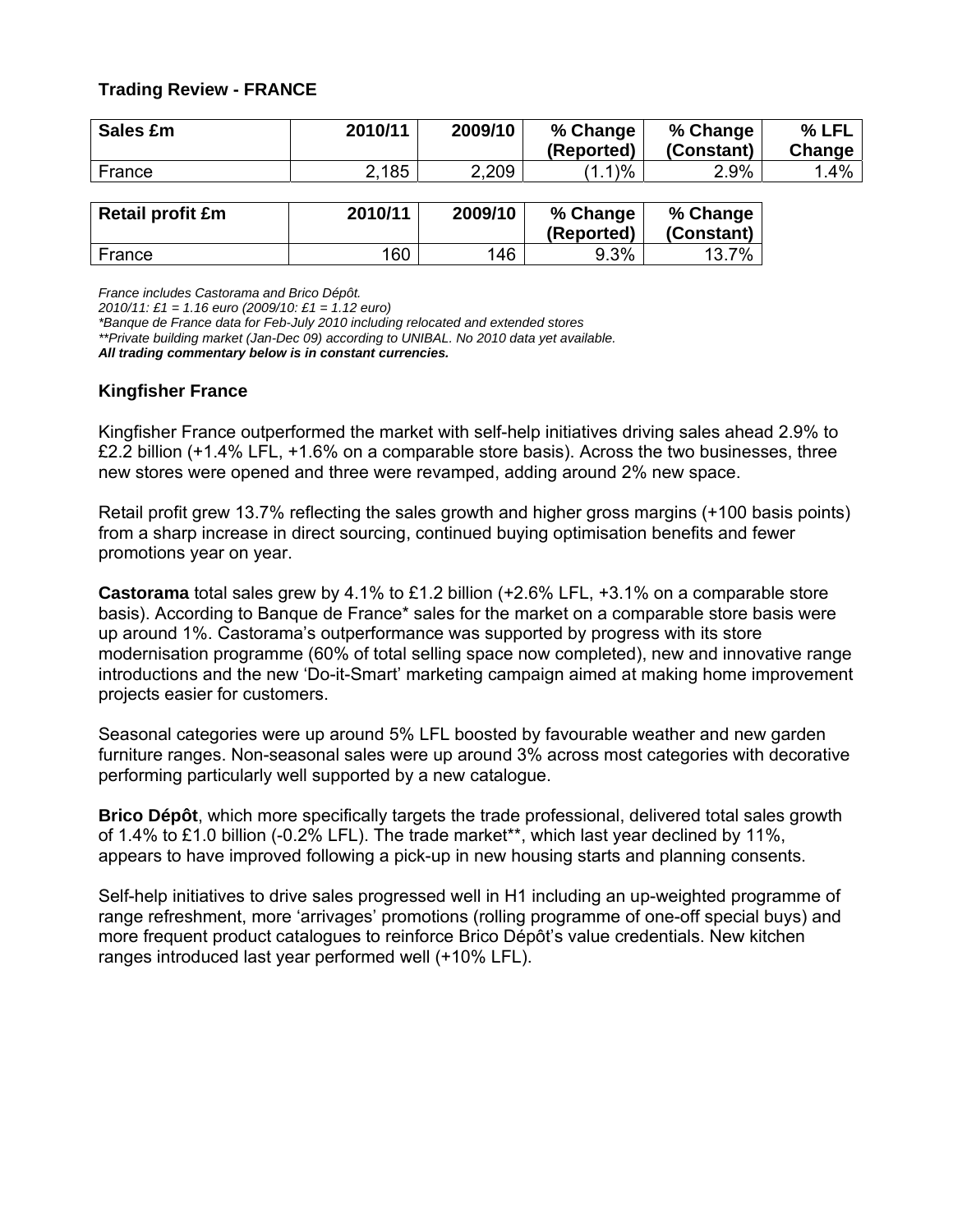# **Trading Review – UK & IRELAND**

| <b>Sales £m</b> | 2010/11 | 2009/10 | % Change<br>(Reported) | % Change<br>(Constant) | % LFL<br>Change |
|-----------------|---------|---------|------------------------|------------------------|-----------------|
| UK & Ireland    | 2,328   | 2,401   | $(3.0)\%$              | (2.9)%                 | $(3.7)\%$       |
|                 |         |         |                        |                        |                 |

| <b>Retail profit £m</b> | 2010/11 | 2009/10 | % Change   | % Change   |
|-------------------------|---------|---------|------------|------------|
|                         |         |         | (Reported) | (Constant) |
| UK & Ireland            | 171     | 148     | 15.7%      | 15.8%      |

*UK & Ireland includes B&Q in the UK & Ireland and Screwfix.* 

*2010/11: £1 = 1.16 euro (2009/10: £1 = 1.12 euro)*

*\*Market data from GfK for the UK leading retailers of home improvement products and services (including new space). However, this data excludes private retailers e.g. IKEA and smaller independents.* 

#### *All trading commentary below is in constant currencies.*

### **Kingfisher UK & Ireland**

Total sales were down 2.9% to £2,328 million (-3.7% LFL) in a declining home improvement market\* affected by weak consumer demand for bigger ticket home project spending.

However, retail profit was up 15.8% reflecting self-help initiatives to drive higher gross margins and lower operating costs. Profit also benefited from the tactical decision in Q2 to limit the use of general, store wide promotions. This approach, whilst impacting LFL sales growth, resulted in a higher gross profit year on year.

**B&Q UK & Ireland's** total sales were down 3.1% (-3.7% LFL) to £2,095 million. Sales of outdoor products declined around 1% despite mixed weather and following strong growth last year (+7%). Sales of decorative products were down around 2% but sales of Showroom (kitchens, bathrooms and bedrooms) and Building categories were down around 6%, reflecting fewer promotions and weak consumer appetite for bigger ticket purchases. As anticipated, building sales were also impacted by the roll out of 'TradePoint' into B&Q's large format stores.

Retail profit grew 15.4% to £158 million with gross margin percentage increasing sharply by 140 basis points (2009/10: +110 basis points) driven by more direct sourcing, further shrinkage reduction and fewer promotions. A strong focus on operating cost efficiencies also continued with costs reduced in line with sales.

The roll out of the new B&Q **TradePoint** offer within large stores announced with the preliminary results in March 2010 was completed on time and to budget. There are now 118 B&Q large stores with a TradePoint offer and national advertising has now commenced for the first time.

The proposition takes the best of B&Q (extended opening hours, convenient locations, heavy building ranges, showrooms and the rest of the stores' retail products) and adds Screwfix's ranges and logistics expertise to create a merchant environment with extended trade brands and trade only prices. This offer, which is exclusive to the trade professional and unique in the UK, is expected to boost Kingfisher's low share in the professional trade market.

In the original four trial stores, annualised trade sales now account for 13% of total store sales, up from around 9% previously and are expected to increase as the offer becomes better known and trusted by trade professionals. Over 250,000 customers have registered as TradePoint customers, significantly more than were registered with the previous B&Q Trade Discount Card.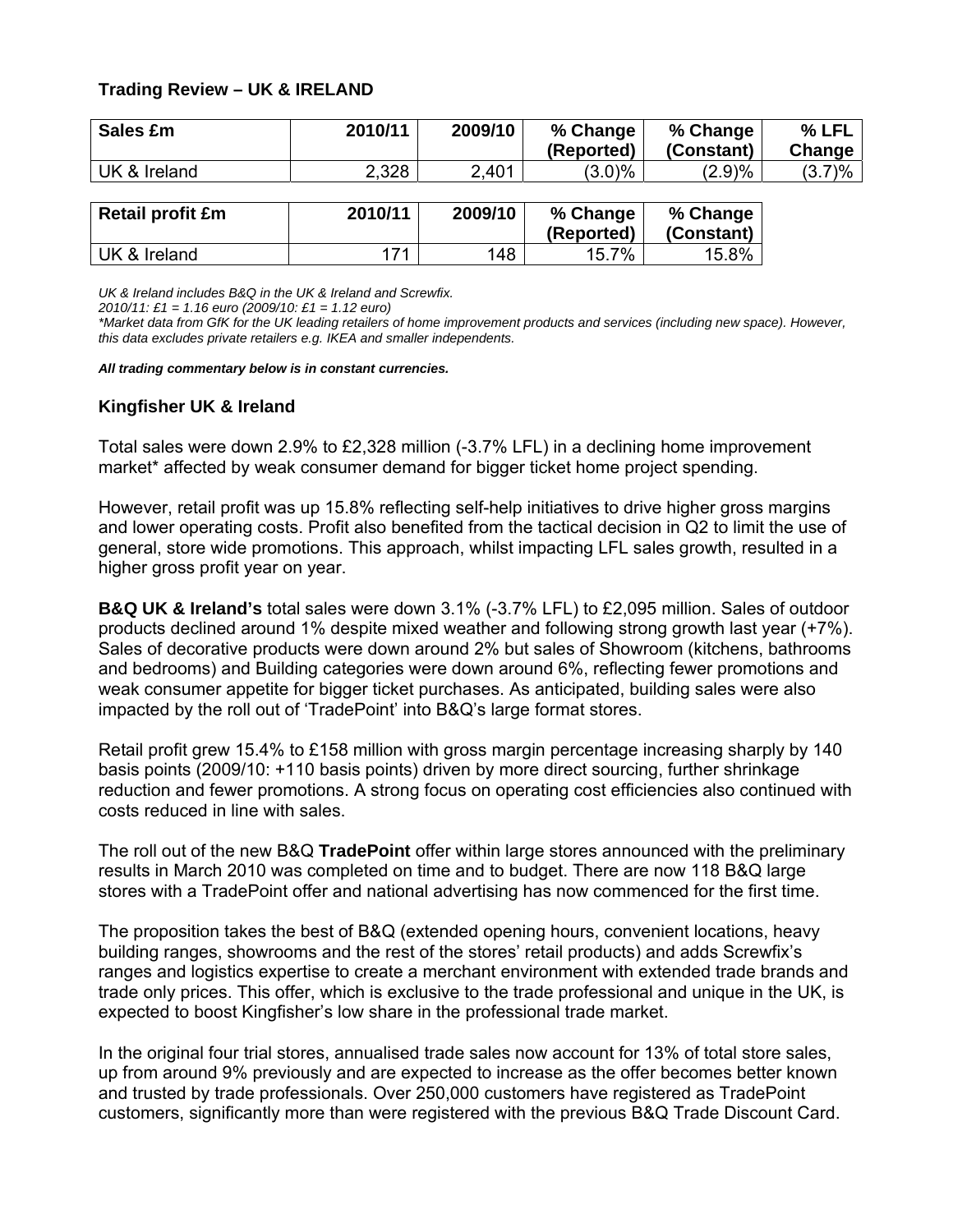Following the successful national roll out to B&Q large stores an 'order & collect' TradePoint offer will be trialled in H2 in B&Q medium stores. This format will be based on next day delivery from an in-store order point whilst giving immediate access to trade prices on most of the rest of the stores' retail products.

**Screwfix** limited the impact of a challenging smaller tradesman market with total sales declining 1.4% to £233 million. Initiatives that drove sales in a tough market included new ranges and the addition of 91 specialist trade desks exclusive to plumbers and electricians within existing Screwfix outlets. Three new outlets were opened during H1, taking the total to 150 and now accounting for around 60% of total sales. Retail profit was £13 million, up 21.7% reflecting distribution efficiencies and tight cost control.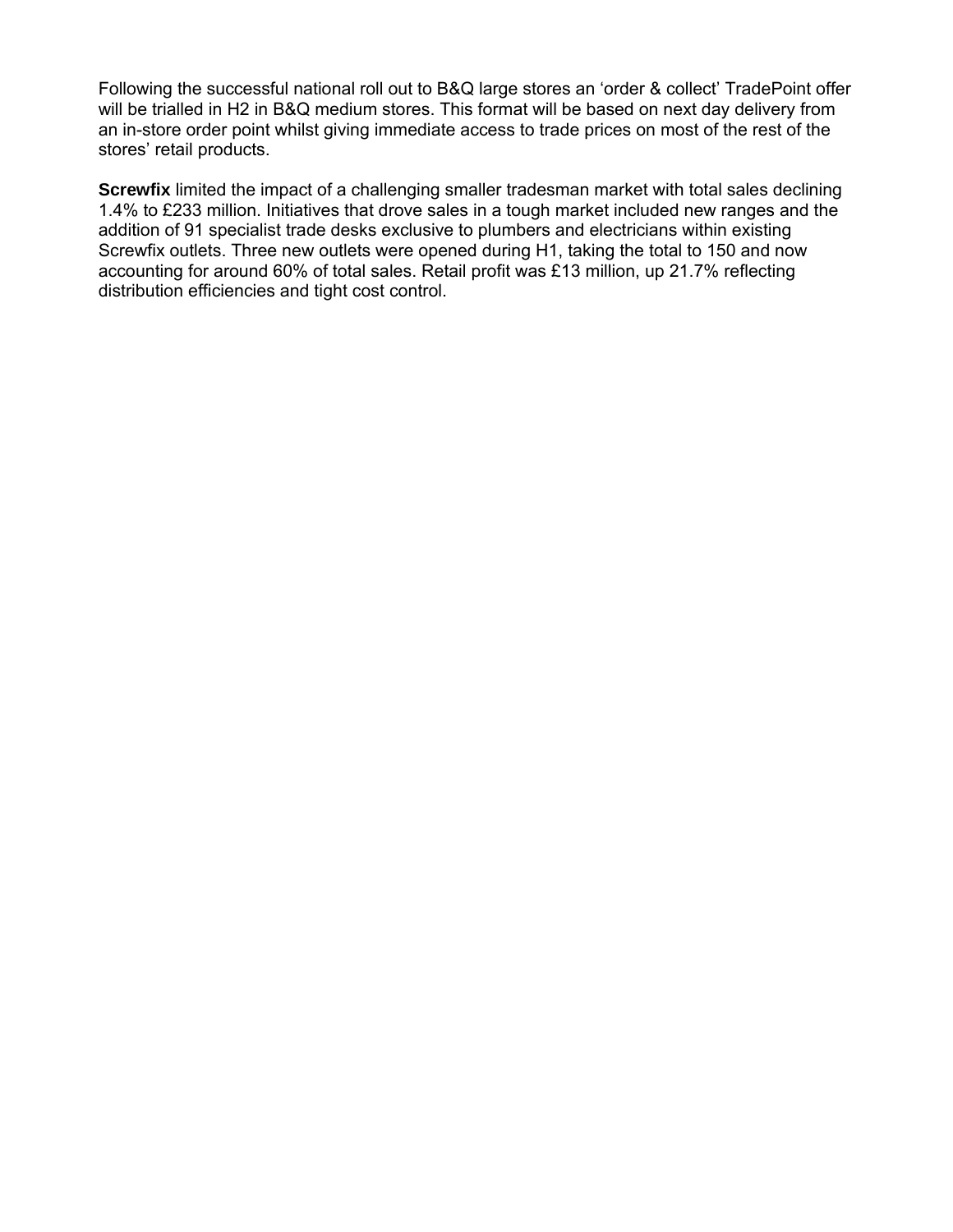# **Trading Review – OTHER INTERNATIONAL**

| Sales £m            | 2010/11 | 2009/10 | % Change<br>(Reported) | % Change<br>(Constant) | % LFL<br>Change |
|---------------------|---------|---------|------------------------|------------------------|-----------------|
| Other International | 941     | 892     | 5.6%                   | 7%                     | $(0.4)$ %       |

| <b>Retail profit £m</b> | 2010/11 | 2009/10 | % Change<br>(Reported) | % Change<br>(Constant) |
|-------------------------|---------|---------|------------------------|------------------------|
| Other International     | 74      | 53      | 33.5%                  | 21.0%                  |

*Other International includes Poland, China, Spain, Russia, Turkey JV and Hornbach in Germany. JV and Associate sales are not consolidated.* 

*2010/11: £1 = 1.16 euro (2009/10: £1 = 1.12 euro) 2010/11: £1 = 4.64 Polish zloty (2009/10: £1 = 5.09 Polish zloty) 2010/11: £1 = 10.31 Chinese renminbi (2009/10: £1 = 9.96 Chinese renminbi)* 

### *All trading commentary below is in constant currencies.*

**Other International** total sales increased by 0.7% to £941 million (-1.4% LFL). Retail profit was up 21.0% to £71 million, including strong growth in Spain and Turkey and lower losses in China partially offset by lower profits in Poland.

During H1, 3 stores opened, one each in Spain, Russia and Turkey. A further 10 stores are planned for H2, including five in Poland, one in Russia and four in Turkey.

In **Eastern Europe** sales in **Poland** were down 2.8% to £524 million in a weaker market. Retail profit of £65 million was slightly down by £4 million, despite LFL sales declining 6.0%, as sales of higher margin products and buying scale benefits boosted gross margins by 70 basis points. Sales in **Russia** grew 37.5% to £111 million in a challenging trading environment. In **Turkey**, Kingfisher's 50% JV, Koçtaş, grew retail profit by 21.8% to £7 million due to strong sales growth (+6.9% LFL) and tight cost control.

Elsewhere, in **Spain** profits grew strongly with sales up 19.6% to £119 million, significantly outperforming the market. **Hornbach**, in which Kingfisher has a 21% economic interest, contributed £11 million to retail profit (2009/10: £13 million).

**B&Q China** sales declined 13.2% to £187 million primarily reflecting seven fewer stores now trading compared to the same period last year. Sales in the remaining stores were up 10.4% on an LFL basis with higher housing activity in most regions helping stimulate demand. However, recently introduced restrictive property regulations are expected to impact this demand in H2.

The "fix-it" phase of the turnaround plan is progressing as planned and losses of £12 million were almost half that of the previous year.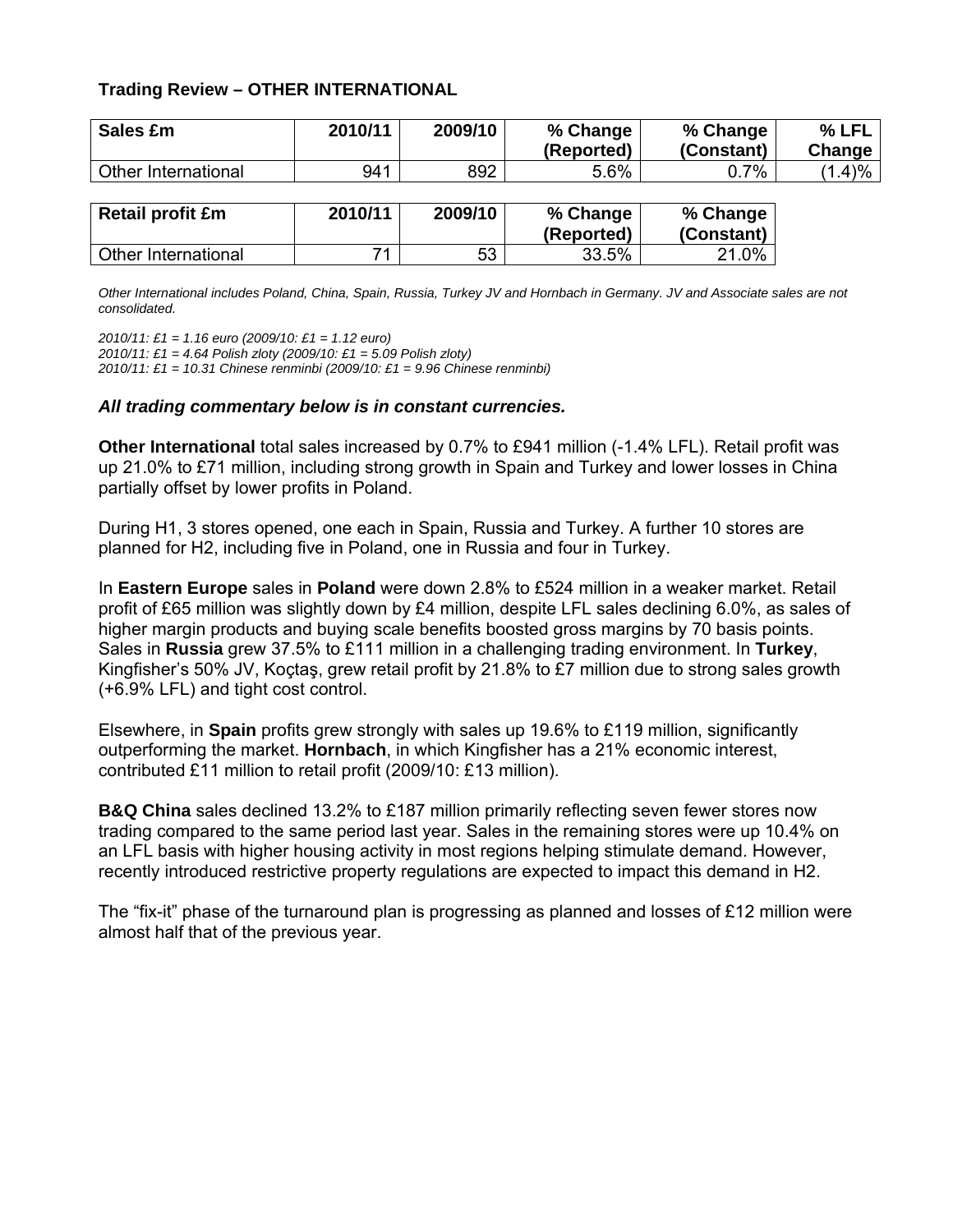## **Financial Review**

**Group sales** declined 0.9% to £5.5 billion (2009/10: £5.5 billion), down 0.1% on a constant currency basis. The total store network has increased from 831 at the year end to 837 stores, including joint ventures. On a like-for-like basis, Group sales were down 1.3% (2009/10: down 2.1%).

**Operating profit** before exceptional items increased to £374 million (2009/10: £320 million, 2008/09: £250 million). Operating profit after exceptional items increased from £320 million to £367 million. The Group recorded a £9 million exceptional cost in the UK driven by a restructuring of the UK distribution network and a £2 million profit on disposal of properties. **Retail profit** grew 15.7% to £402 million (2009/10: £347 million), up 15.8% on a constant currency basis driven by improvement in margins and operating cost efficiencies. **Central costs** were flat year on year.

**Interest** decreased by 50% to £16 million (2009/10: £32 million). The reduction has been driven by the repayment of debt over the last 18 months as a result of the Group's cash generation and lower interest rates. The breakdown of interest is as follows:

|                                                   | 2010/11<br>£m | 2009/10<br>£m |
|---------------------------------------------------|---------------|---------------|
| Cash                                              |               |               |
| Interest on net debt                              | (16)          | (31)          |
| <b>Non Cash</b>                                   |               |               |
| Interest charge on defined benefit pension scheme | (4)           | (2)           |
| Financing fair value remeasurements               | 4             |               |
| Other                                             |               |               |
| <b>Statutory net interest</b>                     | (16)          | 32)           |

**Profit before tax** increased from £288 million to £351 million. On a more comparable basis, which removes the impact of one-off items and fair value remeasurements, **adjusted pre-tax profit** grew by 23% to £354 million.

A reconciliation of statutory profit to adjusted profit is set out below:

|                                                 | 2010/11    | 2009/10 | Movement   |
|-------------------------------------------------|------------|---------|------------|
|                                                 | £m         | £m      | %          |
| Profit before taxation                          | 351        | 288     | 22%        |
| <b>Exceptional items</b>                        |            |         |            |
| Profit before exceptional items and taxation    | 358        | 288     | 24%        |
| Financing fair value remeasurements             | $\bf{(4)}$ |         |            |
| Adjusted pre-tax profit                         | 354        | 288     | 23%        |
| Income tax expense on pre-exceptional profit    | (107)      | (90)    |            |
| Impact of prior year items on income tax        | (2)        |         |            |
| Income tax on fair value remeasurements         |            |         |            |
| Adjusted post-tax profit                        | 246        | 201     | <b>22%</b> |
| Minority interests                              |            |         |            |
| Adjusted post-tax profit attributable to equity |            |         |            |
| shareholders                                    | 248        | 204     | 22%        |

**The effective tax rate** on profit before exceptional items, prior year adjustments and adjustments in respect of changes in tax rates is 30% (2009/10: 30%), based on current expectations for the full 2010/11 financial year.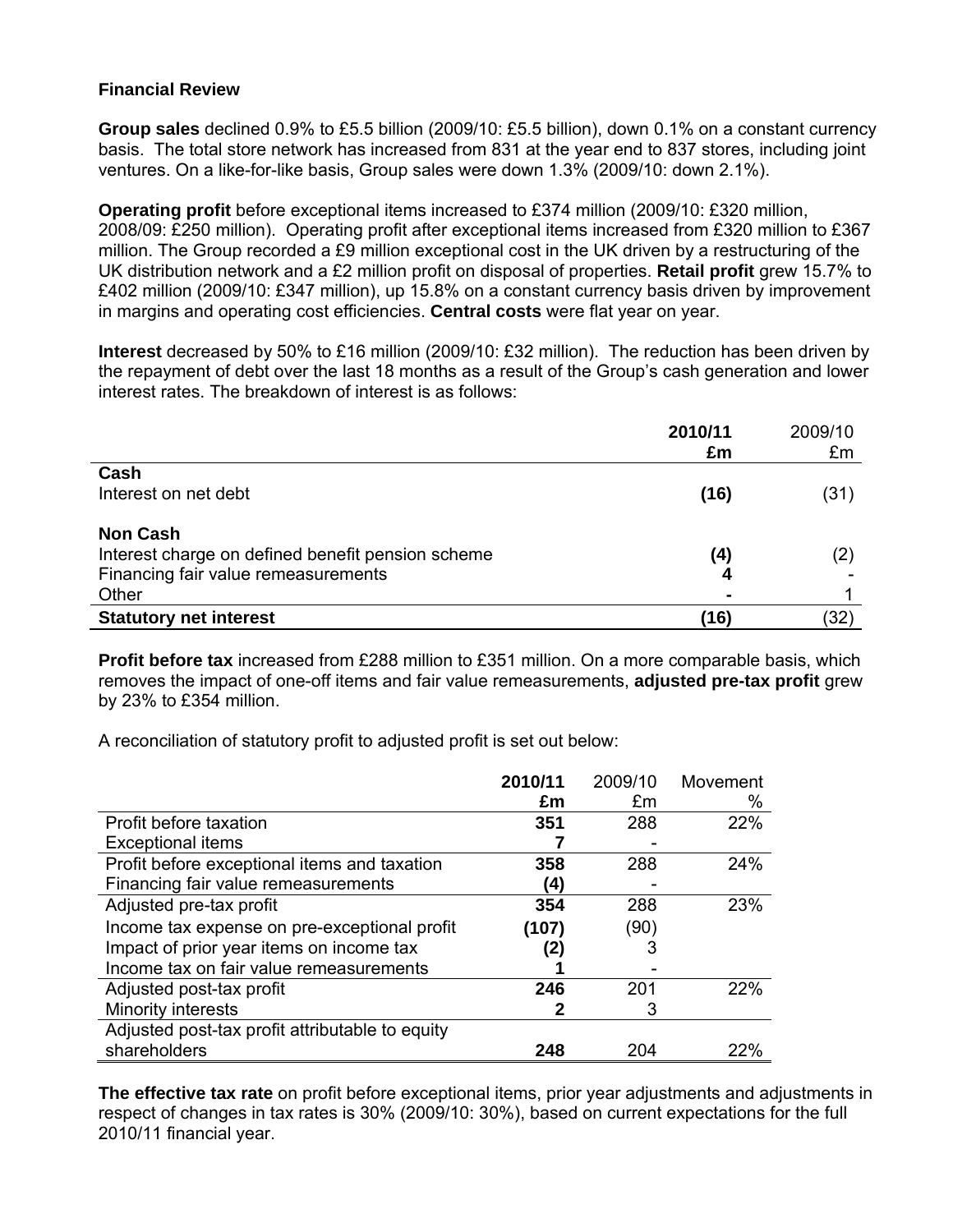**Profit for the period** (attributable to equity shareholders) increased to £250 million (2009/10: £201 million). Adjusted post-tax profit (attributable to equity shareholders) increased by 22% to £248 million.

**Adjusted basic earnings per share** (EPS) increased to 10.6p (2009/10: 8.6p). Basic EPS increased to 10.6p (2009/10: 8.5p). A reconciliation from basic to adjusted basic EPS is provided in Note 8.

At the year end we announced that going forward the Group's interim dividend would be calculated automatically as 35% of the prior year's total dividend with any increase in the total dividend for the year being reflected in the final dividend proposed as part of the March full year announcement. Consequently we have today declared an interim dividend of 1.925p (2009/10: 1.925p per share).

Having rebuilt dividend cover last year to 3.0 times adjusted earnings, it is anticipated that, subject to final approval in March when the Board considers the Group's performance, outlook and capital needs, the current year's full year dividend will rise broadly in line with adjusted earnings.

The ex-dividend date will be 6 October 2010 and the dividend will be paid on 12 November 2010 to those shareholders who are on the Register of Members at the close of business on 8 October 2010. Shareholders are able to take this dividend as cash or in shares, through the Dividend Reinvestment Plan (DRIP). Shareholders who wish to elect for the DRIP for the forthcoming interim dividend but have not already done so must notify the Registrars, Computershare Investor Services plc, by 22 October 2010.

**Free cash flow** was an inflow of £387 million in the half year, an improvement of £40 million year on year largely due to increased profits, lower interest and tax and higher property disposal proceeds, offset by anticipated lower reduction in working capital. A reconciliation of free cash flow and cash flow movement in net debt is set out below:

|                                                        | 2010/11 | 2009/10 |
|--------------------------------------------------------|---------|---------|
|                                                        | £m      | £m      |
| <b>Operating profit (before exceptional items)</b>     | 374     | 320     |
| Other non cash items                                   | 135     | 146     |
| Change in working capital                              | 25      | 163     |
| Pensions and provisions (before exceptional items)     | (30)    | (32)    |
| Operating cash flow                                    | 504     | 597     |
| Net interest paid                                      | (12)    | (36)    |
| Tax paid                                               | (51)    | (79)    |
| Gross capital expenditure                              | (127)   | (140)   |
| Proceeds on disposals of property, plant and equipment | 73      | 5       |
| Free cash flow                                         | 387     | 347     |
| Dividends paid                                         | (84)    | (80)    |
| Exceptional items excluding property disposals         | (12)    | (24)    |
| Other <sup>2</sup>                                     |         | 4       |
| Cash flow movement in net debt                         | 298     | 247     |

*1 Includes depreciation and amortisation, share-based compensation charge, pre-exceptional non cash movement in pensions and provisions, share of post-tax results of JVs and associates and profit/loss on retail disposals. 2*

 *Includes dividends received from JVs and associates.* 

**Gross capital expenditure** in the period was £127 million (2009/10: £140 million) with net proceeds, principally on property sales, of £73 million (2009/10: £5 million). This year capital expenditure is weighted towards the second half of the year.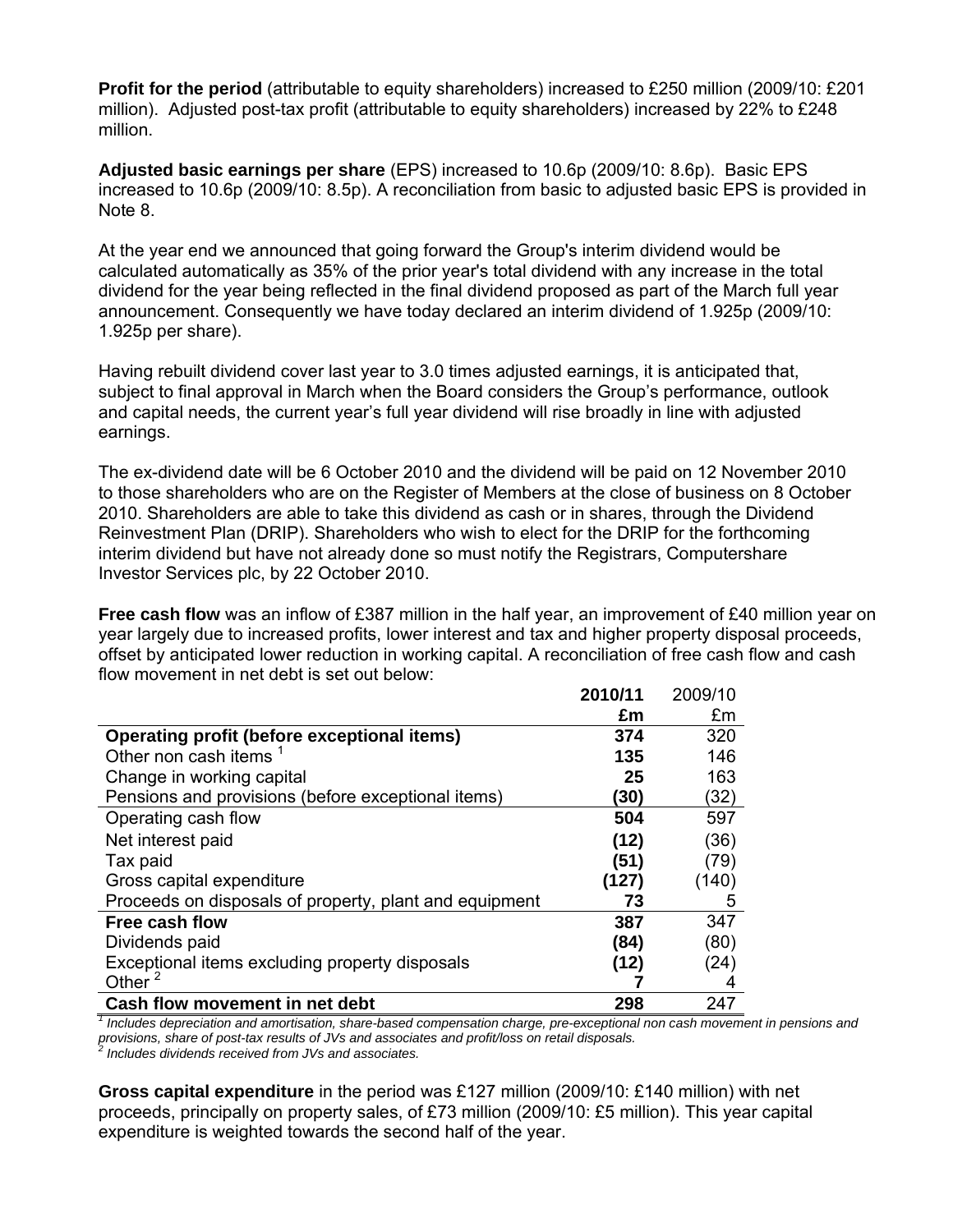**Net cash** at the end of the period was £19 million (30 January 2010: £250 million net debt; 1 August 2009: £740 million net debt). Net debt is reconciled in Note 14. At 31 July 2010 the Group had undrawn committed facilities of £500 million with the next significant debt maturity arising in October 2010. During the period, the Group has bought back 2012 bonds with nominal value of €43 million and £85 million of 2010 bonds have matured.

The maturity profile of Kingfisher's debt is illustrated at: www.kingfisher.com/index.asp?pageid=76

The IAS 19 **net pension position** at 31 July 2010 was a deficit of £125 million, compared with £198 million at 30 January 2010. The improvement in the position since 30 January 2010 is due principally to contributions paid of £23 million, and a reduction in the price inflation rate used in calculating the obligation of the Group from 3.4% to 3.2%.

# **Risks**

The Board considers risk assessment, identification of mitigating actions and internal control to be fundamental to achieving Kingfisher's strategic objectives. The Board considers that the principal risks to achieving its objectives, which remain principally unchanged from those set in the 2009/10 Annual Report and Accounts, are set out below:

- Fragility of economic recovery continuing to undermine consumer confidence and restricting opportunities for growth
- Failure to take advantage of the Group's combined buying power, synergies and economies of scale
- Failure of China to deliver the desired return
- Systems and supply chain infrastructures lacking the flexibility and capability to support the delivery of the Group's strategic plans
- Failure to adapt the Group's formats and models to meet ongoing changes in consumer trends, particularly given the impact of developments in the multi-channel sphere
- Not making the necessary investment in people to ensure the Group has the appropriate calibre of staff, skills and experience
- Risk of penalties or punitive damages arising from failure to comply with new legislative or regulatory requirements.
- Impact on the Group's reputation from a major ethical or environmental failure
- Impact of a major health and safety failure on the Group's reputation, resulting in harm to employees, penalties or prosecution
- Not implementing the measures and disciplines to effectively assess the shareholder value delivered through the Delivering Value programme.

Further details of the Group risks and risk management process can be found on pages 26 to 28 of the 2009/10 Annual Report and Accounts.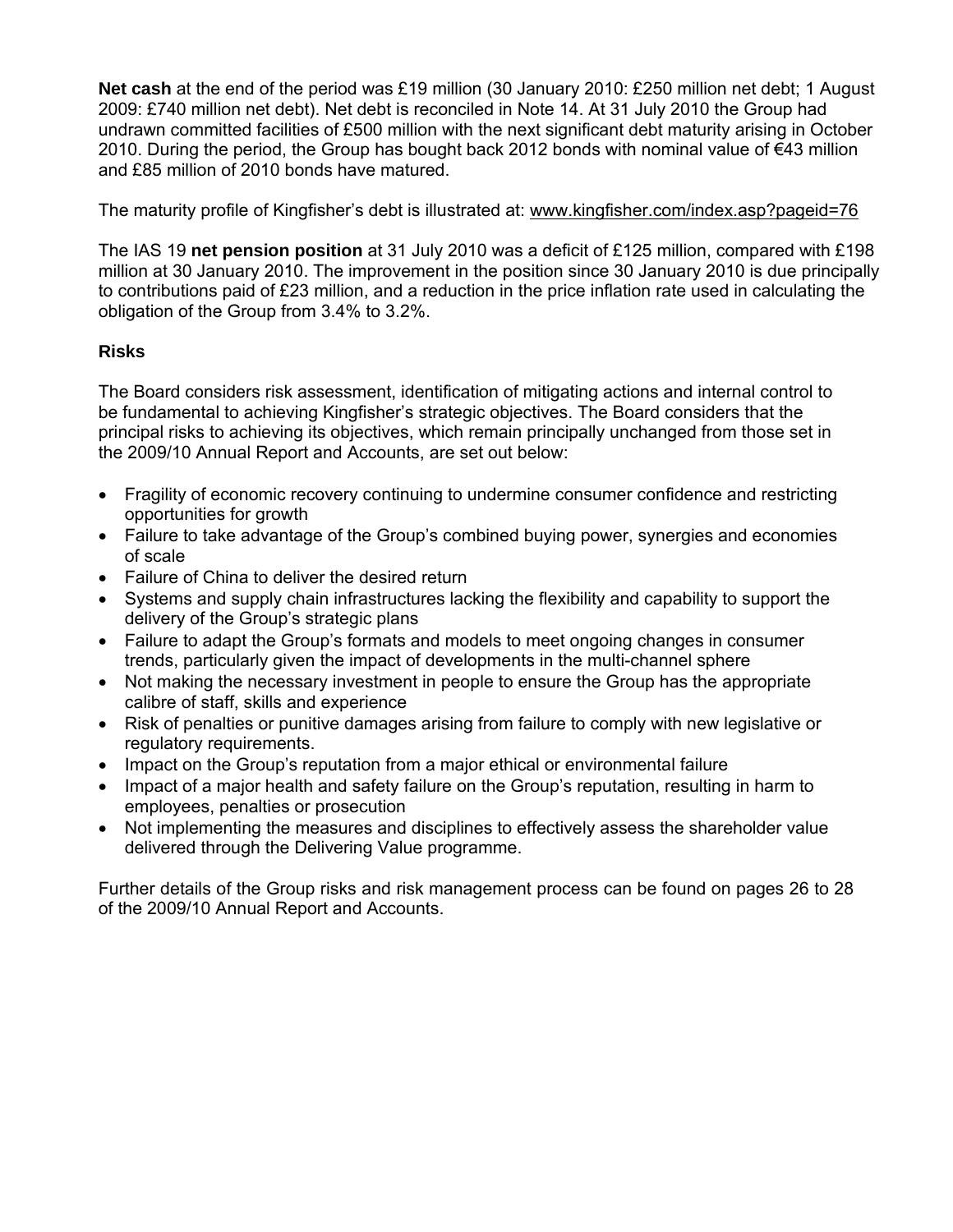|                                  | <b>Store</b><br>numbers | <b>Selling space</b><br>(000s sq.m.) | <b>Employees</b><br>(FTE) |
|----------------------------------|-------------------------|--------------------------------------|---------------------------|
| Castorama                        | 102                     | 1,030                                | 12,702                    |
| Brico Dépôt                      | 101                     | 552                                  | 6,332                     |
| <b>Total France</b>              | 203                     | 1,582                                | 19,034                    |
| <b>B&amp;Q UK &amp; Ireland</b>  | 330                     | 2,477                                | 22,602                    |
| <b>Screwfix</b>                  | 150                     | 13                                   | 2,835                     |
| <b>Total UK &amp; Ireland</b>    | 480                     | 2,490                                | 25,437                    |
| Poland                           | 56                      | 420                                  | 9,090                     |
| China                            | 41                      | 343                                  | 6,480                     |
| Spain                            | 17                      | 101                                  | 974                       |
| Russia                           | 13                      | 117                                  | 2,418                     |
| Turkey JV                        | 27                      | 142                                  | 1,966                     |
| <b>Total Other International</b> | 154                     | 1,123                                | 20,928                    |
| <b>Total</b>                     | 837                     | 5,195                                | 65,399                    |

# **Operational Review - DATA BY COUNTRY** as at 31 July 2010

**Operational Review – SECOND QUARTER BY GEOGRAPHY** – 13 weeks ended 31 July 2010

|                                  | <b>Sales</b><br>2010/11<br>£m | % Total<br>Change<br>(Reported) | % Total<br>Change<br>(Constant<br>currency) | % LFL<br>Change | <b>Retail</b><br><b>Profit</b><br>2010/11<br>£m | % Total<br>Change<br>(Reported) | % Total<br>Change<br>(Constant<br>currency) |
|----------------------------------|-------------------------------|---------------------------------|---------------------------------------------|-----------------|-------------------------------------------------|---------------------------------|---------------------------------------------|
| France $(1)$                     | 1,120                         | (2.2)%                          | 3.5%                                        | 2.4%            | 100                                             | 6.3%                            | 11.8%                                       |
| <b>UK &amp;</b><br>Ireland $(2)$ | 1,162                         | $(4.0)\%$                       | (3.9)%                                      | (4.5)%          | 99                                              | 17.7%                           | 17.8%                                       |
| Other<br>International<br>(3)    | 530                           | 5.0%                            | 1.7%                                        | 0.5%            | 57                                              | 37.1%                           | 30.5%                                       |
| <b>Total</b>                     | 2,812                         | (1.7)%                          | <b>Flat</b>                                 | $(1.0)\%$       | 256                                             | 16.4%                           | 17.9%                                       |

*Note: Joint Venture (JV) and Associate sales are not consolidated. Retail profit is operating profit stated before central costs, exceptional items, amortisation of acquisition intangibles and the Group's share of interest and tax of JVs and associates.* 

*(1) Castorama and Brico Dépôt.* 

*(2) B&Q in the UK & Ireland and Screwfix.* 

*(3) Poland, China, Spain, Russia, Turkey JV and Hornbach in Germany.* 

The preliminary results for the year ended 29 January 2011 will be announced on 24th March 2011. A live webcast will be available from 0915 hours.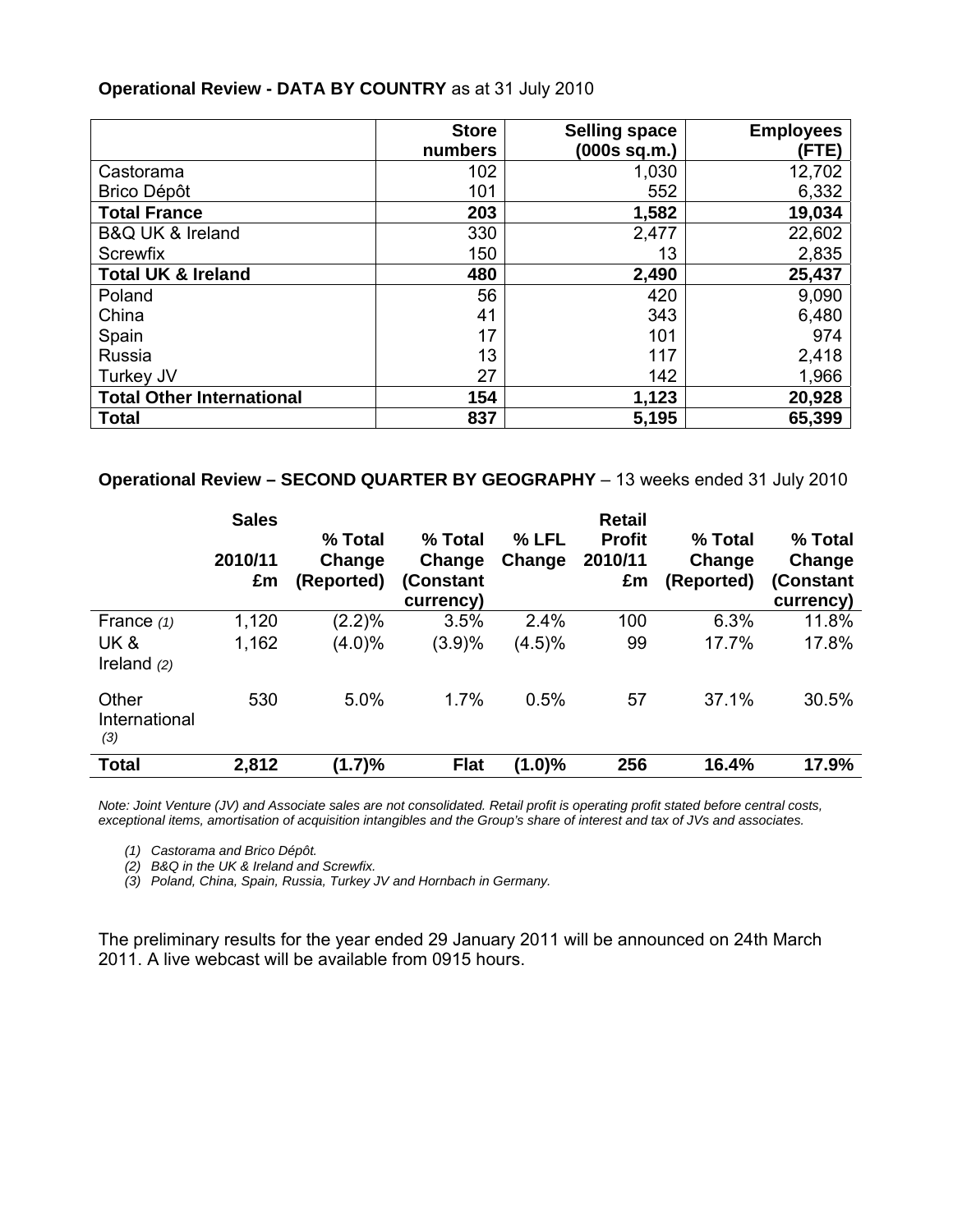## **Forward-looking statements**

This press release contains certain statements that are forward-looking and are therefore subject to risks, assumptions and uncertainties that could cause actual results to differ materially from those expressed or implied because they relate to future events. These forward-looking statements include, but are not limited to, statements relating to the Company's expectations around its three key priorities of Management, Capital and Returns and the associated seven steps to Delivering Value objectives.

Forward-looking statements can be identified by the use of relevant terminology including the words: "believes", "estimates", "anticipates", "expects", "intends", "plans", "goal", "target", "aim", "may", "will", "would", "could" or "should" or, in each case, their negative or other variations or comparable terminology and include all matters that are not historical facts. They appear in a number of places throughout this press release and include statements regarding our intentions, beliefs or current expectations and those of our officers, directors and employees concerning, amongst other things, our results of operations, financial condition, changes in tax rates, liquidity, prospects, growth, strategies and the businesses we operate.

Other factors that could cause actual results to differ materially from those estimated by the forward-looking statements include, but are not limited to, global economic business conditions, monetary and interest rate policies, foreign currency exchange rates, equity and property prices, the impact of competition, inflation and deflation, changes to regulations, taxes and legislation, changes to consumer saving and spending habits; and our success in managing these factors.

Consequently, our actual future financial condition, performance and results could differ materially from the plans, goals and expectations set out in our forward-looking statements. The Company undertakes no obligation to publicly update any forward- looking statement, whether as a result of new information, future events or otherwise.

### **Enquiries:**

| Ian Harding, Group Communications Director | 020 7644 1029 |
|--------------------------------------------|---------------|
| Nigel Cope, Head of Media Relations        | 020 7644 1030 |
| Sarah Gerrand, Head of Investor Relations  | 020 7644 1032 |

Further copies of this announcement can be downloaded from www.kingfisher.com or by application to: The Company Secretary, Kingfisher plc, 3 Sheldon Square, London, W2 6PX.

## **Company Profile:**

**Kingfisher plc** is Europe's leading home improvement retail group and the third largest in the world, with nearly 840 stores in eight countries in Europe and Asia. Its main retail brands are B&Q, Castorama, Brico Dépôt and Screwfix. Kingfisher also has a 50% joint venture business in Turkey with Koç Group, and a 21% interest in, and strategic alliance with Hornbach, Germany's leading large format DIY retailer.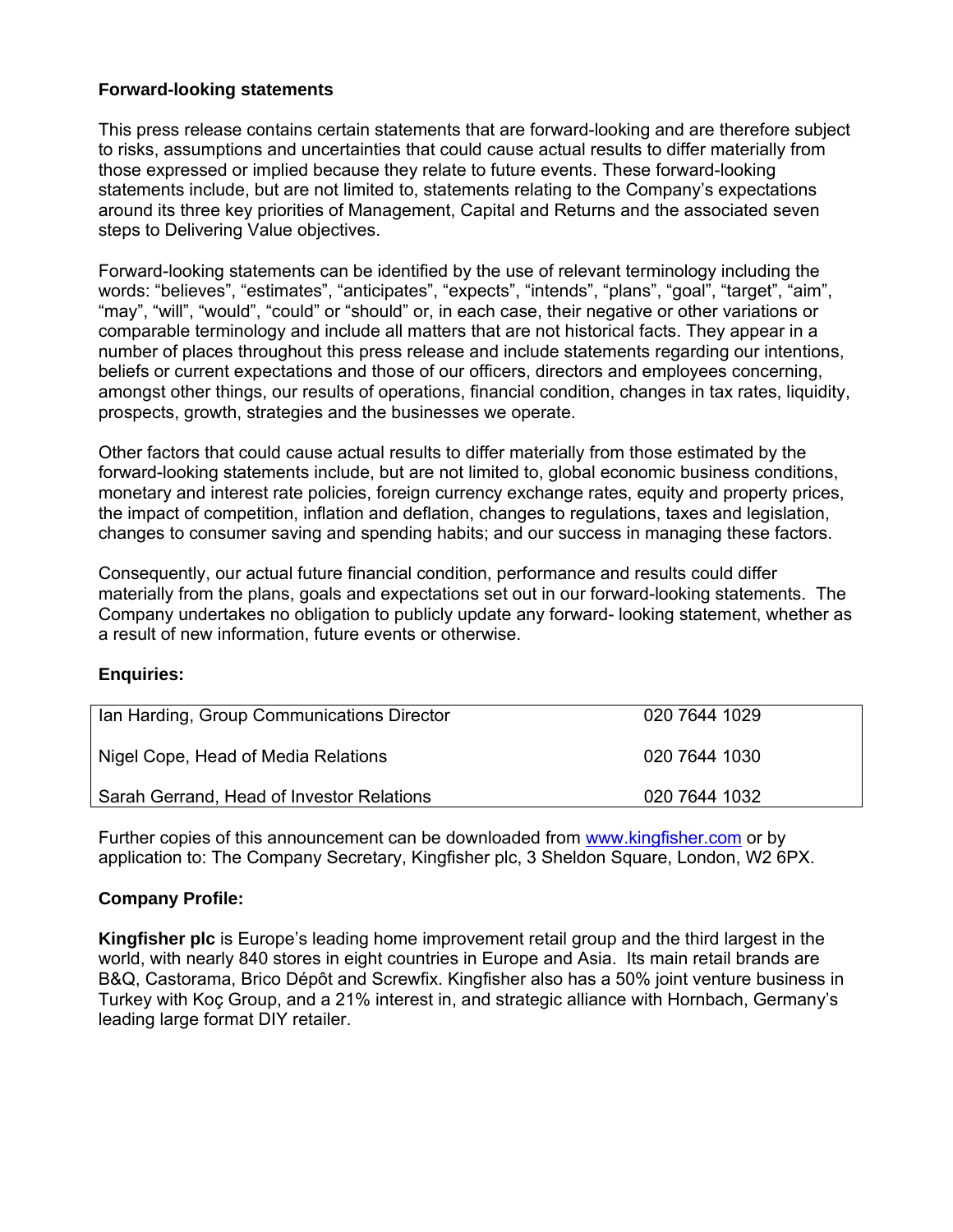# **2010/11 INTERIM CONDENSED FINANCIAL STATEMENTS (UNAUDITED) CONSOLIDATED INCOME STATEMENT**

|                                    |                         |             | Half year ended 31 July 2010 |          |               | Half year ended 1 August 2009 |          |
|------------------------------------|-------------------------|-------------|------------------------------|----------|---------------|-------------------------------|----------|
|                                    |                         | Before      | Exceptional                  |          | <b>Before</b> | Exceptional                   |          |
|                                    |                         | exceptional | items                        |          | exceptional   | items                         |          |
| £ millions                         | <b>Notes</b>            | items       | (note 5)                     | Total    | items         | (note 5)                      | Total    |
| <b>Sales</b>                       | $\overline{\mathbf{4}}$ | 5,454       | $\blacksquare$               | 5,454    | 5,502         | $\overline{a}$                | 5,502    |
| Cost of sales                      |                         | (3, 455)    | $\blacksquare$               | (3, 455) | (3,556)       | $\overline{a}$                | (3, 556) |
| <b>Gross profit</b>                |                         | 1,999       |                              | 1,999    | 1,946         |                               | 1,946    |
| Selling<br>distribution<br>and     |                         |             |                              |          |               |                               |          |
| expenses                           |                         | (1, 390)    | (9)                          | (1, 399) | (1, 386)      |                               | (1, 386) |
| Administrative expenses            |                         | (260)       |                              | (260)    | (269)         |                               | (269)    |
| Other income                       |                         | 14          | $\mathbf{2}$                 | 16       | 16            |                               | 16       |
| Share of post-tax results of joint |                         |             |                              |          |               |                               |          |
| ventures and associates            |                         | 11          |                              | 11       | 13            |                               | 13       |
| <b>Operating profit</b>            |                         | 374         | (7)                          | 367      | 320           |                               | 320      |
|                                    |                         |             |                              |          |               |                               |          |
| Analysed as:                       |                         |             |                              |          |               |                               |          |
| <b>Retail profit</b>               | 4                       | 402         | (7)                          | 395      | 347           | $\overline{a}$                | 347      |
| Central costs                      |                         | (20)        |                              | (20)     | (20)          |                               | (20)     |
| Share of interest and tax of joint |                         |             |                              |          |               |                               |          |
| ventures and associates            |                         | (8)         | ۰                            | (8)      | (7)           |                               | (7)      |
|                                    |                         |             |                              |          |               |                               |          |
| Finance costs                      |                         | (22)        |                              | (22)     | (43)          |                               | (43)     |
| Finance income                     |                         | 6           | ۰                            | 6        | 11            |                               | 11       |
| Net finance costs                  | 6                       | (16)        | $\blacksquare$               | (16)     | (32)          | $\qquad \qquad \blacksquare$  | (32)     |
| <b>Profit before taxation</b>      |                         | 358         | (7)                          | 351      | 288           | $\overline{\phantom{a}}$      | 288      |
| Income tax expense                 | 7                       | (107)       | 4                            | (103)    | (90)          |                               | (90)     |
| Profit for the period              |                         | 251         | $\overline{3}$               | 248      | 198           |                               | 198      |
|                                    |                         |             |                              |          |               |                               |          |
| Attributable to:                   |                         |             |                              |          |               |                               |          |
| Equity shareholders<br>of<br>the   |                         |             |                              |          |               |                               |          |
| Company                            |                         |             |                              | 250      |               |                               | 201      |
| Minority interests                 |                         |             |                              | (2)      |               |                               | (3)      |
|                                    |                         |             |                              | 248      |               |                               | 198      |
|                                    |                         |             |                              |          |               |                               |          |
| <b>Earnings per share</b>          | 8                       |             |                              |          |               |                               |          |
| <b>Basic</b>                       |                         |             |                              | 10.6p    |               |                               | 8.5p     |
| <b>Diluted</b>                     |                         |             |                              | 10.5p    |               |                               | 8.5p     |
| Adjusted basic                     |                         |             |                              | 10.6p    |               |                               | 8.6p     |
| Adjusted diluted                   |                         |             |                              | 10.5p    |               |                               | 8.6p     |

The proposed interim dividend for the period ended 31 July 2010 is 1.925p per share.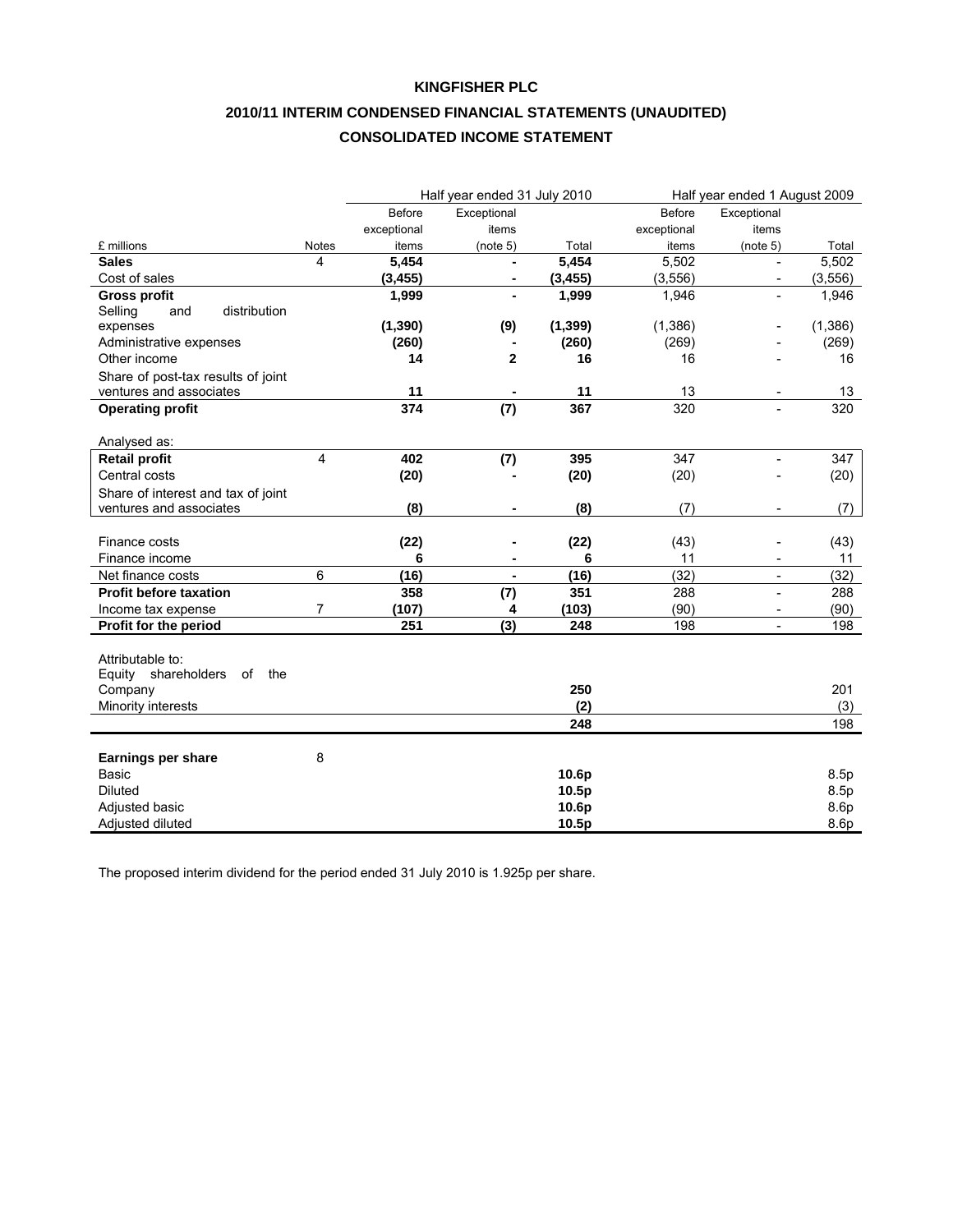# **2010/11 INTERIM CONDENSED FINANCIAL STATEMENTS (UNAUDITED) CONSOLIDATED INCOME STATEMENT**

|                                                            |              |               | Year ended 30 January 2010 |         |
|------------------------------------------------------------|--------------|---------------|----------------------------|---------|
|                                                            |              | <b>Before</b> | Exceptional                |         |
|                                                            |              | exceptional   | items                      |         |
| £ millions                                                 | <b>Notes</b> | items         | (note 5)                   | Total   |
| <b>Sales</b>                                               | 4            | 10,503        |                            | 10,503  |
| Cost of sales                                              |              | (6,706)       | $\overline{\phantom{a}}$   | (6,706) |
| <b>Gross profit</b>                                        |              | 3,797         |                            | 3,797   |
| Selling and distribution expenses                          |              | (2,712)       |                            | (2,712) |
| Administrative expenses                                    |              | (536)         |                            | (536)   |
| Other income                                               |              | 31            | 17                         | 48      |
| Share of post-tax results of joint ventures and associates |              | 26            |                            | 26      |
| <b>Operating profit</b>                                    |              | 606           | 17                         | 623     |
|                                                            |              |               |                            |         |
| Analysed as:                                               |              |               |                            |         |
| <b>Retail profit</b>                                       | 4            | 664           | 17                         | 681     |
| Central costs                                              |              | (41)          |                            | (41)    |
| Share of interest and tax of joint ventures and associates |              | (17)          |                            | (17)    |
|                                                            |              |               |                            |         |
| Finance costs                                              |              | (76)          |                            | (76)    |
| Finance income                                             |              | 19            | $\overline{\phantom{a}}$   | 19      |
| Net finance costs                                          | 6            | (57)          | $\blacksquare$             | (57)    |
| <b>Profit before taxation</b>                              |              | 549           | 17                         | 566     |
| Income tax expense                                         | 7            | (174)         | (7)                        | (181)   |
| Profit for the year                                        |              | 375           | 10                         | 385     |
|                                                            |              |               |                            |         |
| Attributable to:                                           |              |               |                            |         |
| Equity shareholders of the Company                         |              |               |                            | 388     |
| Minority interests                                         |              |               |                            | (3)     |
|                                                            |              |               |                            | 385     |
|                                                            |              |               |                            |         |
| <b>Earnings per share</b>                                  | 8            |               |                            |         |
| Basic                                                      |              |               |                            | 16.5p   |
| <b>Diluted</b>                                             |              |               |                            | 16.4p   |
| Adjusted basic                                             |              |               |                            | 16.4p   |
| Adjusted diluted                                           |              |               |                            | 16.3p   |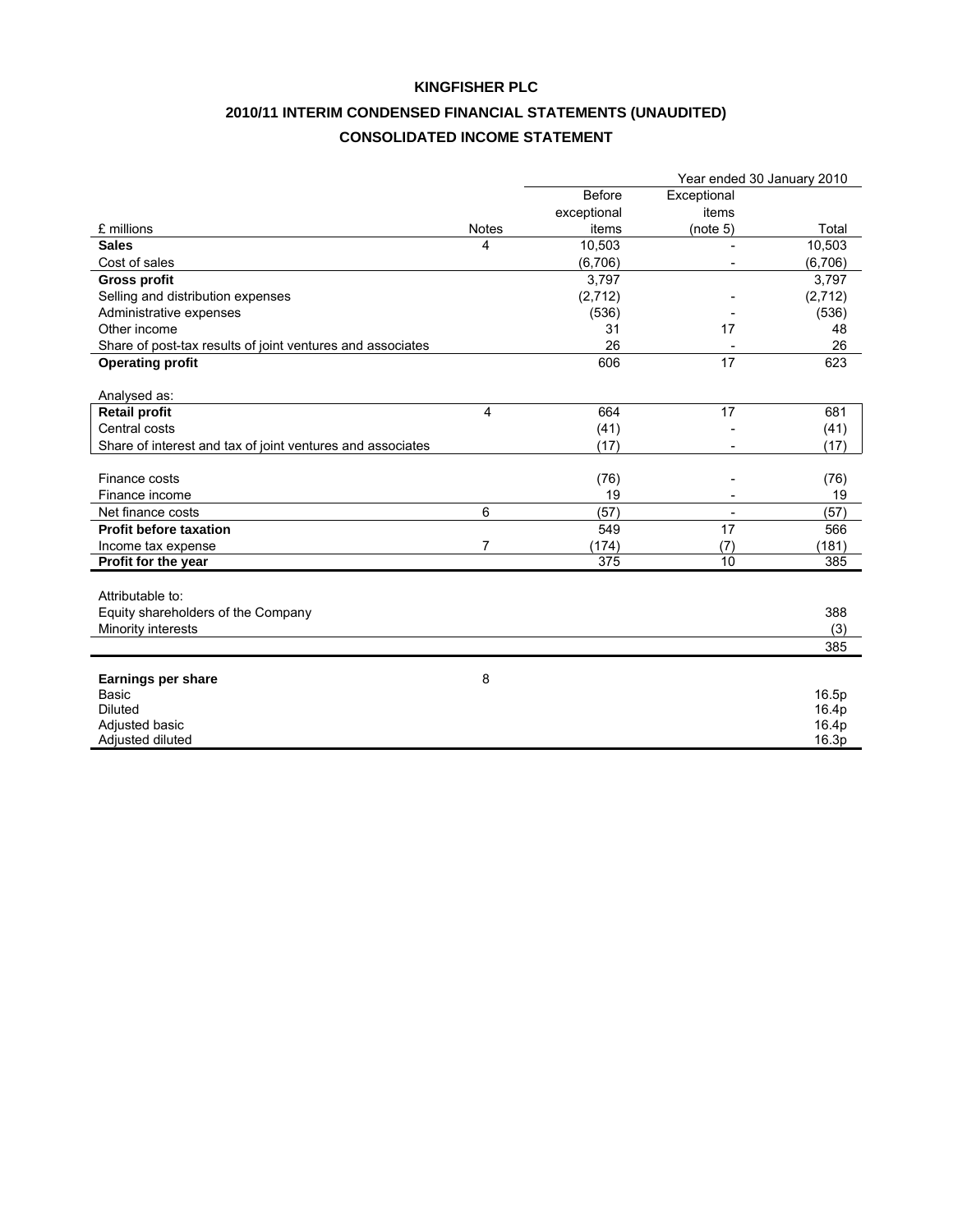# **2010/11 INTERIM CONDENSED FINANCIAL STATEMENTS (UNAUDITED) CONSOLIDATED STATEMENT OF COMPREHENSIVE INCOME**

|                                                      | Half year ended | Half year ended | Year ended      |
|------------------------------------------------------|-----------------|-----------------|-----------------|
| £ millions                                           | 31 July 2010    | 1 August 2009   | 30 January 2010 |
| <b>Profit for the period</b>                         | 248             | 198             | 385             |
| Actuarial gains/(losses) on post employment benefits | 67              | (190)           | (165)           |
| Currency translation differences                     |                 |                 |                 |
| Group                                                | (71)            | (34)            | 15              |
| Joint ventures and associates                        | (2)             | (5)             | (6)             |
| Cash flow hedges                                     |                 |                 |                 |
| Fair value gains/(losses)                            | 11              | (17)            | (13)            |
| Gains transferred to inventories                     | (11)            | (12)            | (5)             |
| Tax on other comprehensive income                    | (15)            | 65              | 55              |
| Other comprehensive income for the period            | (21)            | (193)           | (119)           |
| Total comprehensive income for the period            | 227             | 5               | 266             |
|                                                      |                 |                 |                 |
| Attributable to:                                     |                 |                 |                 |
| Equity shareholders of the Company                   | 229             | 9               | 271             |
| Minority interests                                   | (2)             | (4)             | (5)             |
|                                                      | 227             | 5               | 266             |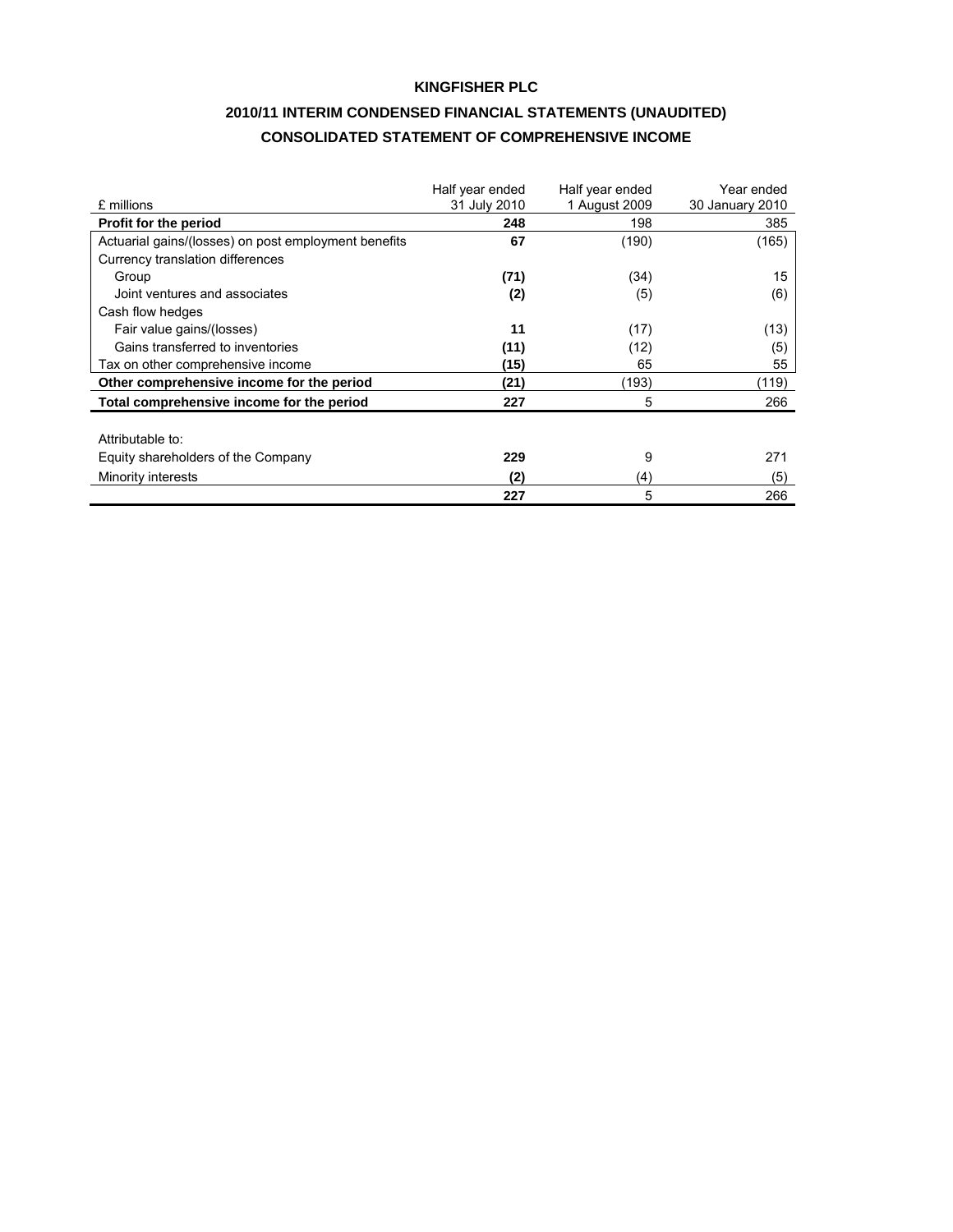# **2010/11 INTERIM CONDENSED FINANCIAL STATEMENTS (UNAUDITED) CONSOLIDATED STATEMENT OF CHANGES IN EQUITY**

|                                        |                |         |                | Attributable to equity shareholders of the Company |                |               |                |               |
|----------------------------------------|----------------|---------|----------------|----------------------------------------------------|----------------|---------------|----------------|---------------|
|                                        |                |         | Own            |                                                    | Other          |               |                |               |
|                                        | Share          | Share   | shares         | Retained                                           | reserves       |               | Minority       | Total         |
| £ millions                             | capital        | premium | held           | earnings                                           | (note 12)      | Total         | interests      | equity        |
| At 31 January 2010                     | 371            | 2,191   | (54)           | 1,921                                              | 516            | 4,945         | 10             | 4,955         |
| Profit for the period                  | $\blacksquare$ |         | ä,             | 250                                                | ä,             | 250           | (2)            | 248           |
| Actuarial gains on post employment     |                |         |                |                                                    |                |               |                |               |
| benefits                               |                |         |                | 67                                                 |                | 67            |                | 67            |
| translation<br>differences<br>Currency |                |         |                |                                                    |                |               |                |               |
| Group                                  |                |         |                |                                                    | (71)           | (71)          |                | (71)          |
| Joint ventures and associates          |                |         |                |                                                    | (2)            | (2)           |                | (2)           |
| Cash flow hedges                       |                |         |                |                                                    |                |               |                |               |
| Fair value gains                       |                |         |                |                                                    | 11             | 11            |                | 11            |
| Gains transferred to inventories       |                |         |                |                                                    | (11)           | (11)          |                | (11)          |
| Tax on other comprehensive income      |                |         |                | (20)                                               | 5              | (15)          |                | (15)          |
| Other comprehensive income for         |                |         |                |                                                    |                |               |                |               |
| the period                             | $\blacksquare$ |         |                | 47                                                 | (68)           | (21)          |                | (21)          |
| Total comprehensive income for         |                |         |                |                                                    |                |               |                |               |
| the period                             |                |         |                | 297                                                | (68)           | 229           | (2)            | 227           |
| Share-based compensation               |                |         |                | 12                                                 |                | 12            |                | 12            |
| Own shares disposed                    |                |         | 8              | (8)                                                |                |               |                |               |
| <b>Dividends</b>                       |                |         |                | (84)                                               |                | (84)          | $\blacksquare$ | (84)          |
| At 31 July 2010                        | 371            | 2,191   | (46)           | 2,138                                              | 448            | 5,102         | 8              | 5,110         |
|                                        |                |         |                |                                                    |                |               |                |               |
| At 1 February 2009                     | 371            | 2,188   | (57)           | 1,768                                              | 513            | 4,783         | 15             | 4,798         |
| Profit for the period                  | $\overline{a}$ | ÷,      | $\overline{a}$ | 201                                                | $\overline{a}$ | 201           | (3)            | 198           |
| Actuarial losses on post employment    |                |         |                |                                                    |                |               |                |               |
| benefits                               |                |         |                | (190)                                              |                | (190)         |                | (190)         |
| translation<br>differences<br>Currency |                |         |                |                                                    |                |               |                |               |
| Group                                  |                |         |                |                                                    | (33)           | (33)          | (1)            | (34)          |
| Joint ventures and associates          |                |         |                |                                                    | (5)            | (5)           |                | (5)           |
| Cash flow hedges                       |                |         |                |                                                    |                |               |                |               |
| Fair value losses                      |                |         |                |                                                    | (17)           | (17)          |                | (17)          |
| Gains transferred to inventories       |                |         |                |                                                    |                |               |                | (12)          |
|                                        |                |         |                |                                                    | (12)           | (12)          |                |               |
| Tax on other comprehensive income      |                |         |                | 52                                                 | 13             | 65            | ٠              | 65            |
| Other comprehensive income for         |                |         |                |                                                    |                |               |                |               |
| the period                             |                |         |                | (138)                                              | (54)           | (192)         | (1)            | (193)         |
| Total comprehensive income for         |                |         |                |                                                    |                |               |                |               |
| the period                             |                |         |                | 63                                                 | (54)           | 9             | (4)            | 5             |
| Share-based compensation               |                |         |                | 9                                                  |                | 9             |                | 9             |
| Own shares disposed                    |                |         | 6              | (6)                                                |                |               |                |               |
| <b>Dividends</b><br>At 1 August 2009   | 371            | 2,188   | (51)           | (80)<br>1,754                                      | 459            | (80)<br>4,721 | 11             | (80)<br>4,732 |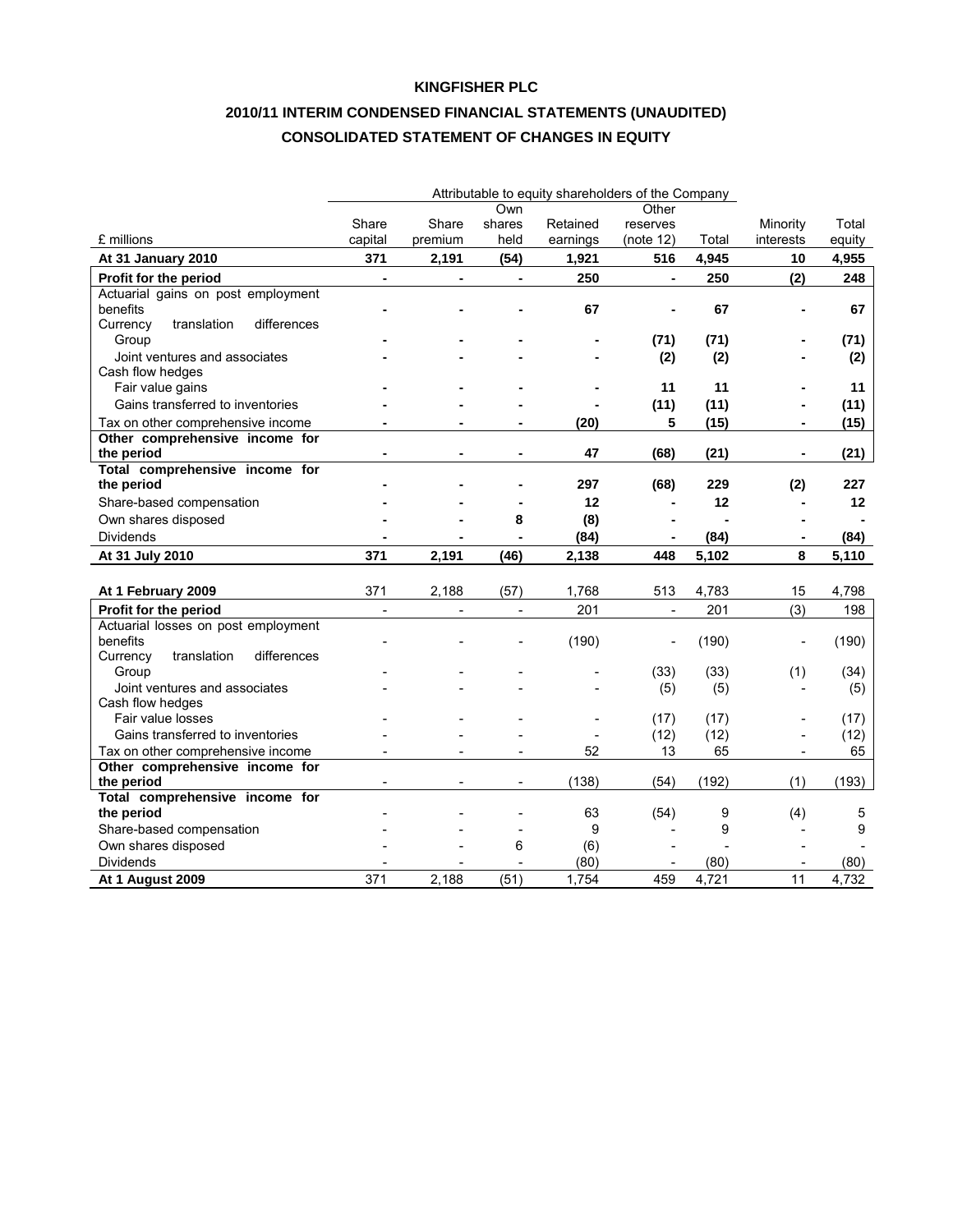# **2010/11 INTERIM CONDENSED FINANCIAL STATEMENTS (UNAUDITED) CONSOLIDATED STATEMENT OF CHANGES IN EQUITY**

|                                     |         |         | Attributable to equity shareholders of the Company |          |           |       |           |        |
|-------------------------------------|---------|---------|----------------------------------------------------|----------|-----------|-------|-----------|--------|
|                                     |         |         | Own                                                |          | Other     |       |           |        |
|                                     | Share   | Share   | shares                                             | Retained | reserves  |       | Minority  | Total  |
| £ millions                          | capital | premium | held                                               | earnings | (note 12) | Total | interests | equity |
| At 1 February 2009                  | 371     | 2,188   | (57)                                               | 1,768    | 513       | 4,783 | 15        | 4,798  |
| Profit for the year                 |         |         |                                                    | 388      |           | 388   | (3)       | 385    |
| Actuarial losses on post employment |         |         |                                                    |          |           |       |           |        |
| benefits                            |         |         |                                                    | (165)    |           | (165) |           | (165)  |
| Currency translation differences    |         |         |                                                    |          |           |       |           |        |
| Group                               |         |         |                                                    |          | 17        | 17    | (2)       | 15     |
| Joint ventures and associates       |         |         |                                                    |          | (6)       | (6)   |           | (6)    |
| Cash flow hedges                    |         |         |                                                    |          |           |       |           |        |
| Fair value losses                   |         |         |                                                    |          | (13)      | (13)  |           | (13)   |
| Gains transferred to inventories    |         |         |                                                    |          | (5)       | (5)   |           | (5)    |
| Tax on other comprehensive income   |         |         |                                                    | 45       | 10        | 55    |           | 55     |
| Other comprehensive income for      |         |         |                                                    |          |           |       |           |        |
| the year                            |         |         | ۰                                                  | (120)    | 3         | (117) | (2)       | (119)  |
| Total comprehensive income for      |         |         |                                                    |          |           |       |           |        |
| the year                            |         |         |                                                    | 268      | 3         | 271   | (5)       | 266    |
| Share-based compensation            |         |         |                                                    | 20       |           | 20    |           | 20     |
| Shares issued under share schemes   |         | 3       |                                                    |          |           | 3     |           | 3      |
| Own shares purchased                |         |         | (7)                                                |          |           | (7)   |           | (7)    |
| Own shares disposed                 |         |         | 10                                                 | (10)     |           |       |           |        |
| <b>Dividends</b>                    |         |         |                                                    | (125)    |           | (125) |           | (125)  |
| At 30 January 2010                  | 371     | 2,191   | (54)                                               | 1,921    | 516       | 4,945 | 10        | 4,955  |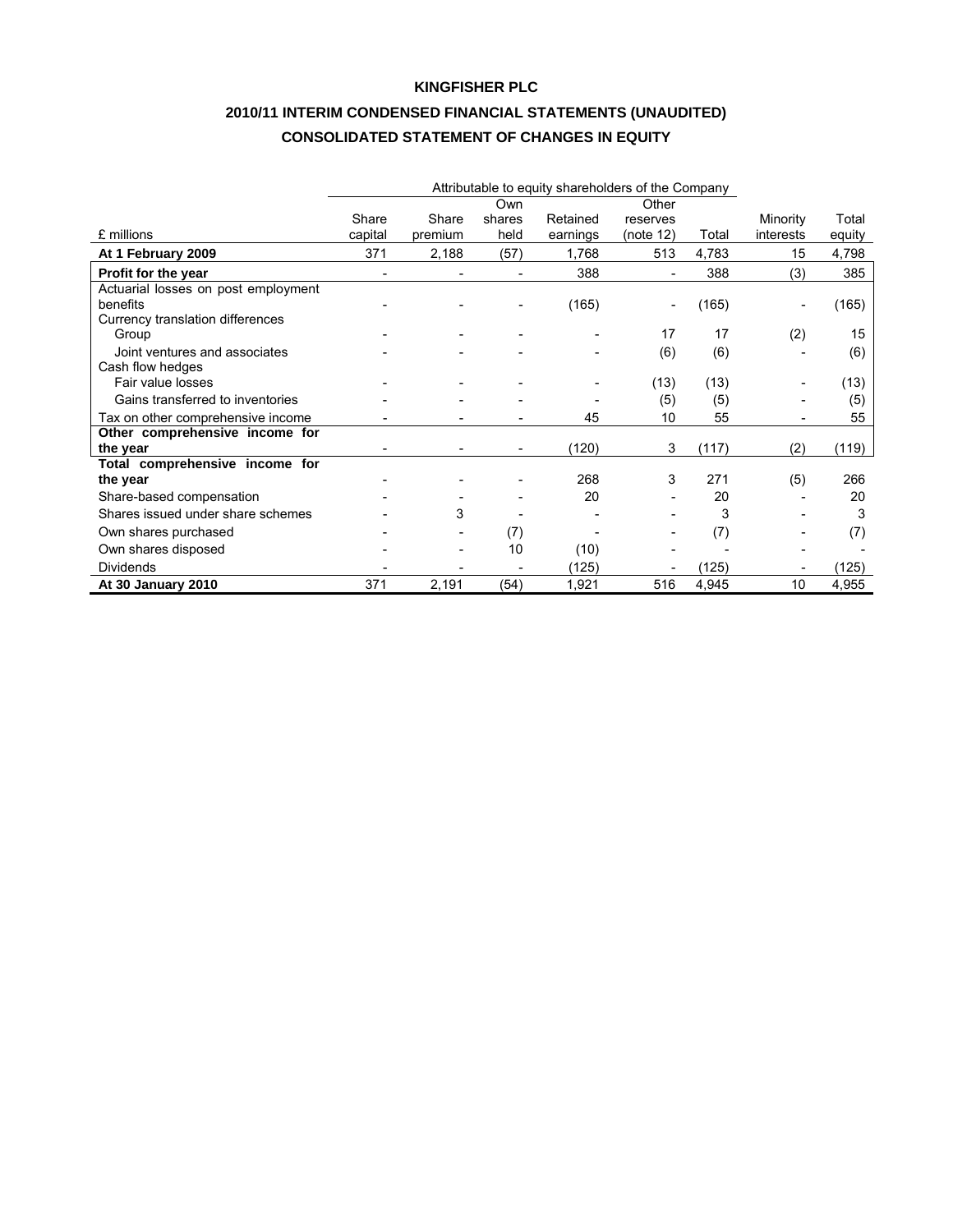# **2010/11 INTERIM CONDENSED FINANCIAL STATEMENTS (UNAUDITED) CONSOLIDATED BALANCE SHEET**

| £ millions                                               | Notes | At<br>31 July 2010 | At<br>1 August 2009 | At<br>30 January 2010 |
|----------------------------------------------------------|-------|--------------------|---------------------|-----------------------|
| <b>Non-current assets</b>                                |       |                    |                     |                       |
| Goodwill                                                 |       | 2,394              | 2,396               | 2,395                 |
| Other intangible assets                                  |       | 69                 | 78                  | 70                    |
| Property, plant and equipment                            |       | 3,503              | 3,609               | 3,612                 |
| Investment property                                      |       | 25                 | 23                  | 24                    |
| Investments in joint ventures and associates             |       | 237                | 223                 | 234                   |
| Deferred tax assets                                      |       | 25                 | 64                  | 27                    |
| Derivatives                                              |       | 103                | 131                 | 81                    |
| Other receivables                                        |       | 22                 | 19                  | 22                    |
|                                                          |       | 6,378              | 6,543               | 6,465                 |
| <b>Current assets</b>                                    |       |                    |                     |                       |
| Inventories                                              |       | 1,743              | 1,683               | 1,545                 |
| Trade and other receivables                              |       | 504                | 450                 | 494                   |
| Derivatives                                              |       | 34                 | 12                  | 24                    |
| Current tax assets                                       |       | 39                 | 48                  | 58                    |
| Cash and cash equivalents                                |       | 1,380              | 963                 | 1,260                 |
|                                                          |       | 3,700              | 3,156               | 3,381                 |
|                                                          |       |                    |                     |                       |
| <b>Total assets</b>                                      |       | 10,078             | 9,699               | 9,846                 |
| <b>Current liabilities</b>                               |       |                    |                     |                       |
| Trade and other payables                                 |       | (2,625)            | (2,313)             | (2,374)               |
|                                                          |       | (571)              |                     |                       |
| <b>Borrowings</b><br>Derivatives                         |       | (8)                | (228)<br>(16)       | (647)<br>(25)         |
| <b>Current tax liabilities</b>                           |       | (381)              | (216)               | (348)                 |
| Provisions                                               |       | (19)               | (37)                | (36)                  |
|                                                          |       | (3,604)            | (2,810)             | (3, 430)              |
| <b>Non-current liabilities</b>                           |       |                    |                     |                       |
| Other payables                                           |       | (66)               | (57)                | (74)                  |
| <b>Borrowings</b>                                        |       | (875)              | (1,522)             | (883)                 |
| Derivatives                                              |       | (23)               | (61)                | (47)                  |
| Deferred tax liabilities                                 |       | (205)              | (208)               | (197)                 |
| Provisions                                               |       | (70)               | (65)                | (62)                  |
| Post employment benefits                                 | 11    | (125)              | (244)               | (198)                 |
|                                                          |       | (1, 364)           | (2, 157)            |                       |
| <b>Total liabilities</b>                                 |       |                    |                     | (1, 461)              |
|                                                          |       | (4,968)            | (4,967)             | (4, 891)              |
| <b>Net assets</b>                                        |       | 5,110              | 4,732               | 4,955                 |
|                                                          |       |                    |                     |                       |
| <b>Equity</b>                                            |       |                    |                     |                       |
| Share capital                                            |       | 371                | 371                 | 371                   |
| Share premium                                            |       | 2,191              | 2,188               | 2,191                 |
| Own shares held                                          |       | (46)               | (51)                | (54)                  |
| Retained earnings                                        |       | 2,138              | 1,754               | 1,921                 |
| Other reserves                                           | 12    | 448                | 459                 | 516                   |
| Total attributable to equity shareholders of the Company |       | 5,102              | 4,721               | 4,945                 |
| Minority interests                                       |       | 8                  | 11                  | 10                    |
| <b>Total equity</b>                                      |       | 5,110              | 4,732               | 4,955                 |

The interim financial report was approved by the Board of Directors on 15 September 2010 and signed on its behalf by: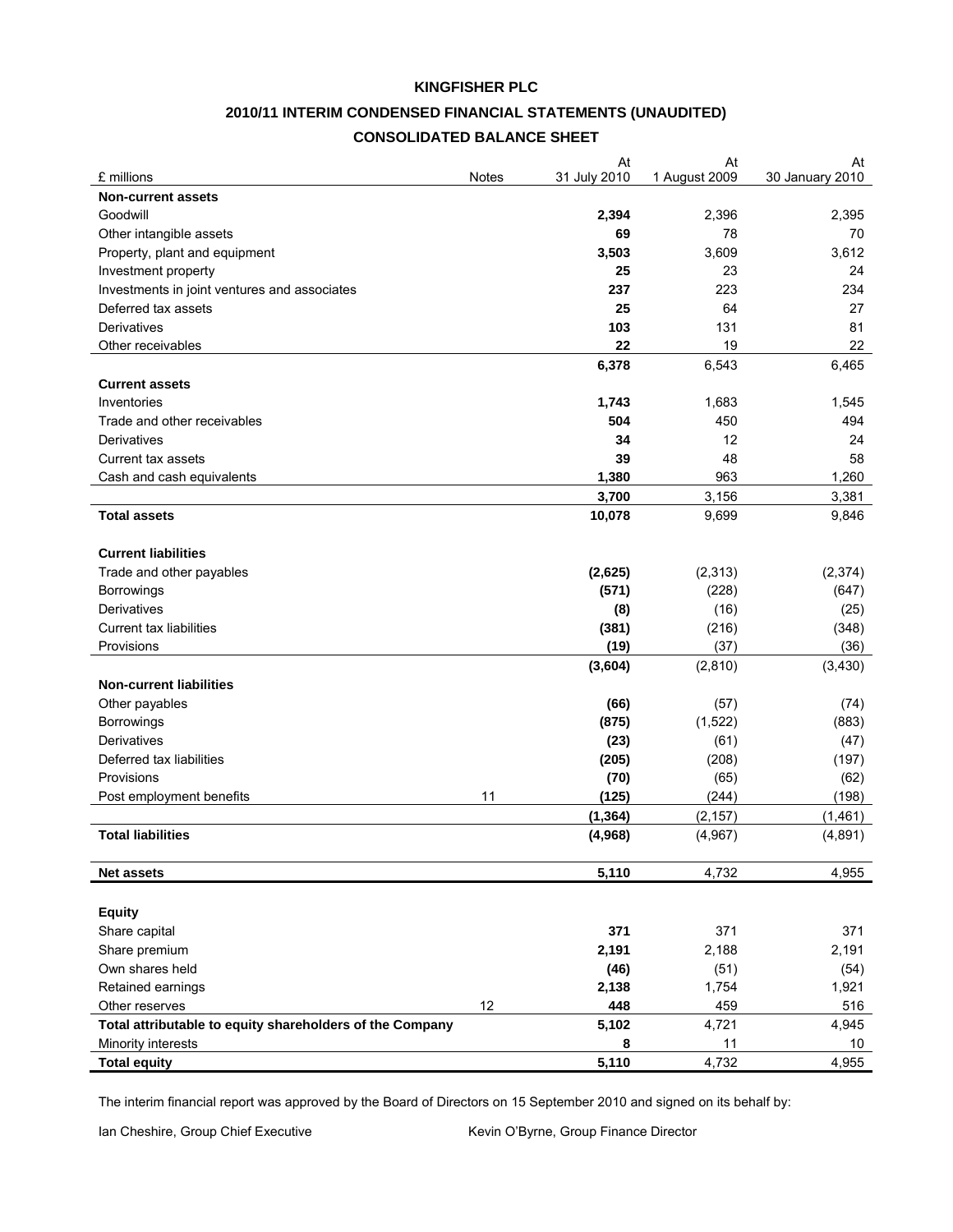# **2010/11 INTERIM CONDENSED FINANCIAL STATEMENTS (UNAUDITED) CONSOLIDATED CASH FLOW STATEMENT**

| £ millions                                                        | <b>Notes</b> | Half year ended | Half year ended<br>1 August 2009 | Year ended<br>30 January 2010 |
|-------------------------------------------------------------------|--------------|-----------------|----------------------------------|-------------------------------|
| <b>Operating activities</b>                                       |              | 31 July 2010    |                                  |                               |
| Cash generated by operations                                      | 13           | 492             | 573                              | 1,130                         |
| Income tax paid                                                   |              | (51)            | (79)                             | (151)                         |
| French tax receipt                                                |              |                 |                                  | 148                           |
|                                                                   |              |                 |                                  |                               |
| Net cash flows from operating activities                          |              | 441             | 494                              | 1,127                         |
| <b>Investing activities</b>                                       |              |                 |                                  |                               |
| Purchase of property, plant and equipment, investment             |              |                 |                                  |                               |
| property and intangible assets                                    |              | (127)           | (140)                            | (256)                         |
| Disposal of property, plant and equipment, investment             |              |                 |                                  |                               |
| property and intangible assets                                    |              | 73              | 5                                | 59                            |
| Interest received                                                 |              | 6               | 11                               | 14                            |
| Dividends received from joint ventures and associates             |              | 7               | 4                                | 5                             |
| Net cash flows from investing activities                          |              | (41)            | (120)                            | (178)                         |
|                                                                   |              |                 |                                  |                               |
| <b>Financing activities</b>                                       |              |                 |                                  |                               |
| Interest paid                                                     |              | (15)            | (44)                             | (72)                          |
| Interest element of finance lease rental payments                 |              | (3)             | (3)                              | (5)                           |
| Repayment of bank loans                                           |              | (37)            | (108)                            | (130)                         |
| Repayment of Medium Term Notes and                                |              |                 |                                  |                               |
| other fixed term debt                                             |              | (124)           | (170)                            | (500)                         |
| Receipt on financing derivatives                                  |              | 2               | 22                               | 78                            |
| Capital element of finance lease rental payments                  |              | (7)             | (7)                              | (14)                          |
| Purchase of own shares                                            |              |                 |                                  | (7)                           |
| Dividends paid to equity shareholders of the Company              |              | (84)            | (80)                             | (125)                         |
| Net cash flows from financing activities                          |              | (268)           | (390)                            | (775)                         |
|                                                                   |              |                 |                                  |                               |
| Net increase/(decrease) in cash and cash equivalents              |              |                 |                                  |                               |
| and bank overdrafts                                               |              | 132             | (16)                             | 174                           |
| Cash and cash equivalents and bank overdrafts at                  |              |                 |                                  |                               |
| beginning of period                                               |              | 1,135           | 994                              | 994                           |
| Exchange differences                                              |              | (69)            | (36)                             | (33)                          |
| Cash and cash equivalents and bank overdrafts at<br>end of period | 14           | 1,198           | 942                              | 1,135                         |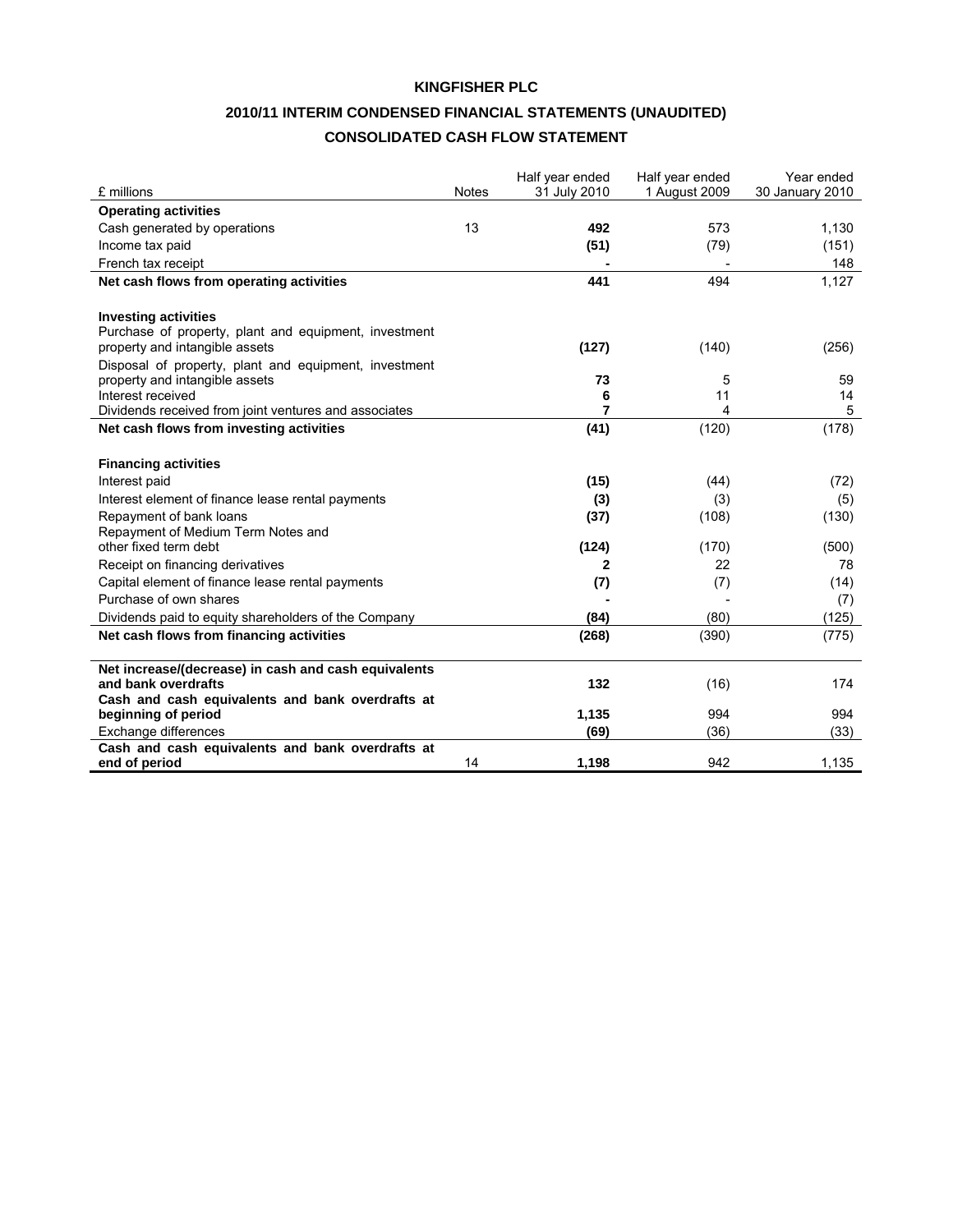# **2010/11 INTERIM CONDENSED FINANCIAL STATEMENTS (UNAUDITED) NOTES TO THE CONDENSED CONSOLIDATED FINANCIAL STATEMENTS**

#### **1. General information**

Kingfisher plc ('the Company'), its subsidiaries, joint ventures and associates (together 'the Group') supply home improvement products and services through a network of retail stores and other channels, located mainly in the United Kingdom, continental Europe and China.

Kingfisher plc is a company incorporated in the United Kingdom.

The address of its registered office is 3 Sheldon Square, Paddington, London W2 6PX.

The Company is listed on the London Stock Exchange.

The interim financial report does not comprise statutory accounts within the meaning of section 434 of the Companies Act 2006. Audited statutory accounts for the year ended 30 January 2010 were approved by the Board of directors on 24 March 2010 and delivered to the Registrar of Companies. The report of the auditors on those accounts was unqualified, did not contain an emphasis of matter paragraph and did not contain any statement under sections 498(2) or (3) of the Companies Act 2006.

The interim financial report has been reviewed, not audited, and was approved by the Board of Directors on 15 September 2010.

#### **2. Basis of preparation**

The interim financial report for the 26 weeks ended 31 July 2010 ('the half year') has been prepared in accordance with the Disclosure and Transparency Rules of the Financial Services Authority and with IAS 34, 'Interim Financial Reporting', as adopted by the European Union. It should be read in conjunction with the annual financial statements for the year ended 30 January 2010, which have been prepared in accordance with IFRSs as adopted by the European Union. The consolidated income statement and related notes represent results for continuing operations, there being no discontinued operations in the periods presented. Where comparatives are given, '2009/10' refers to the prior half year.

There have been no changes in estimates of amounts reported in prior periods that have had a material effect in the current period.

The Directors of Kingfisher plc, having made appropriate enquiries, consider that adequate resources exist for the Group to continue in operational existence for the foreseeable future and that, therefore, it is appropriate to adopt the going concern basis in preparing the condensed consolidated financial statements for the half year ended 31 July 2010.

#### *Principal rates of exchange against Sterling*

|                  | Half year ended<br>31 July 2010 |            |         | Half year ended<br>1 August 2009 | Year ended<br>30 January 2010 |          |  |
|------------------|---------------------------------|------------|---------|----------------------------------|-------------------------------|----------|--|
|                  | Average                         | Period end | Average | Period end                       | Average                       | Year end |  |
|                  | rate                            | rate       | rate    | rate                             | rate                          | Rate     |  |
| Euro             | 1.16                            | 1.20       | 1.12    | 1.17                             | 1.13                          | 1.15     |  |
| <b>US Dollar</b> | 1.51                            | 1.56       | 1.46    | 1.64                             | 1.58                          | 1.61     |  |
| Polish Zloty     | 4.64                            | 4.79       | 5.09    | 4.89                             | 4.86                          | 4.69     |  |
| Chinese Renminbi | 10.31                           | 10.58      | 9.96    | 11.19                            | 10.79                         | 11.01    |  |

#### *Use of non-GAAP measures*

Kingfisher believes that retail profit, adjusted pre-tax profit, effective tax rate, adjusted post-tax profit and adjusted earnings per share provide additional useful information on underlying trends to shareholders. These and other non-GAAP measures such as net debt are used by Kingfisher for internal performance analysis and incentive compensation arrangements for employees. The terms 'retail profit', 'exceptional items', 'adjusted', 'effective tax rate' and 'net debt' are not defined terms under IFRS and may therefore not be comparable with similarly titled measures reported by other companies. They are not intended to be a substitute for, or superior to, GAAP measures.

Retail profit is defined as continuing operating profit before central costs (principally the costs of the Group's head office), exceptional items, amortisation of acquisition intangibles and the Group's share of interest and tax of joint ventures and associates.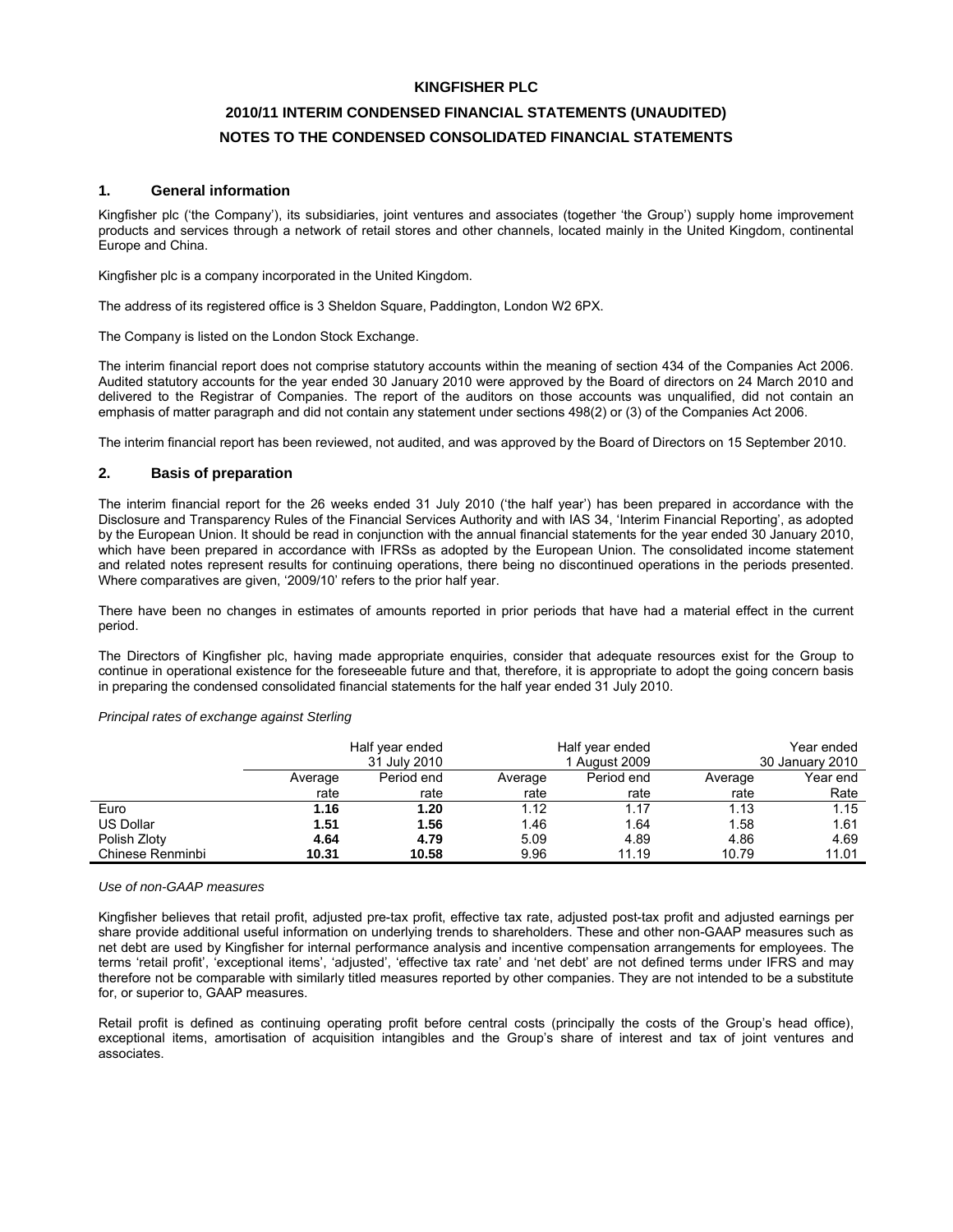The separate reporting of non-recurring exceptional items, which are presented as exceptional within their relevant income statement category, helps provide an indication of the Group's underlying business performance. The principal items which are included as exceptional items are:

- non trading items included in operating profit such as profits and losses on the disposal, closure or impairment of subsidiaries, joint ventures, associates and investments which do not form part of the Group's trading activities;
- profits and losses on the disposal of properties; and
- the costs of significant restructuring and incremental acquisition integration costs.

The term 'adjusted' refers to the relevant measure being reported for continuing operations excluding exceptional items, financing fair value remeasurements, amortisation of acquisition intangibles, related tax items and prior year tax items. Financing fair value remeasurements represent changes in the fair value of financing derivatives, excluding interest accruals, offset by fair value adjustments to the carrying amount of borrowings and other hedged items under fair value hedge relationships. Financing derivatives are those that relate to underlying items of a financing nature.

The effective tax rate represents the effective income tax expense as a percentage of continuing profit before taxation excluding exceptional items. Effective income tax expense is the continuing income tax expense excluding tax on exceptional items and tax adjustments in respect of prior years and changes in tax rates.

Net debt (or net cash) comprises borrowings and financing derivatives (excluding accrued interest), less cash and cash equivalents and current other investments.

#### **3. Accounting policies**

Except as described below, the accounting policies adopted are consistent with those of the annual financial statements for the year ended 30 January 2010, as described in note 2 of those financial statements.

Taxes on income for interim periods are accrued using the tax rate that would be applicable to expected total annual earnings.

The following new standards and amendments to standards, which are mandatory for the first time for the financial year beginning 31 January 2010, are relevant for the Group:

| <b>IAS 27</b><br>(amendment) | Consolidated<br>separate<br>and<br>financial statements<br>$-$ Non-<br>controlling interests | Requires the effects of all transactions with non-controlling (minority)<br>interests to be recorded in equity if there is no change in control. They will<br>no longer result in goodwill or gains and losses. The amended standard<br>also specifies the accounting when control is lost. Any remaining interest<br>in the entity is remeasured to fair value and a gain or loss is recognised in<br>profit or loss. The impact of this on the results presented has not been<br>significant.                                                                                        |
|------------------------------|----------------------------------------------------------------------------------------------|----------------------------------------------------------------------------------------------------------------------------------------------------------------------------------------------------------------------------------------------------------------------------------------------------------------------------------------------------------------------------------------------------------------------------------------------------------------------------------------------------------------------------------------------------------------------------------------|
| <b>IFRS3</b><br>(amendment)  | <b>Business combinations</b>                                                                 | Harmonises business combination accounting with US GAAP. The<br>amended standard will continue to apply the acquisition method to<br>business combinations, but with certain significant changes. All payments<br>to purchase a business will be recorded at fair value at the acquisition<br>date, with some contingent payments subsequently remeasured at fair<br>value through income. Goodwill and non-controlling (minority) interests<br>may be calculated on a gross or net basis. All transaction costs will be<br>expensed. This has had no impact on the results presented. |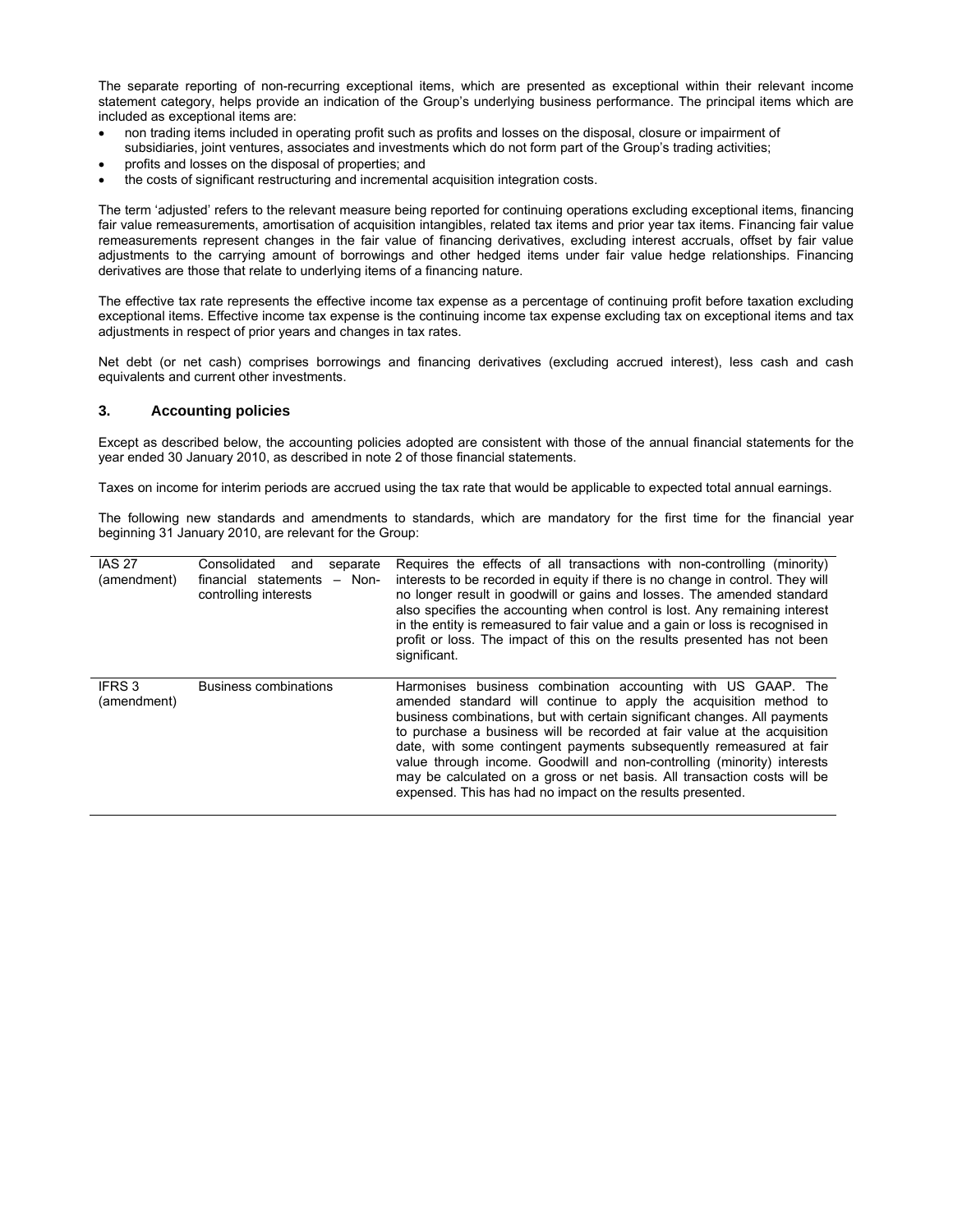## **4. Segmental analysis**

#### **Income statement**

|                                                            |              |        | Half year ended 31 July 2010 |       |       |  |
|------------------------------------------------------------|--------------|--------|------------------------------|-------|-------|--|
|                                                            |              |        | Other International          |       |       |  |
| £ millions                                                 | UK & Ireland | France | Poland                       | Other | Total |  |
| <b>Sales</b>                                               | 2,328        | 2,185  | 524                          | 417   | 5,454 |  |
| <b>Retail profit</b>                                       | 171          | 160    | 65                           | 6     | 402   |  |
| Exceptional items                                          |              |        |                              |       | (7)   |  |
| Central costs                                              |              |        |                              |       | (20)  |  |
| Share of interest and tax of joint ventures and associates |              |        |                              |       | (8)   |  |
| <b>Operating profit</b>                                    |              |        |                              |       | 367   |  |
| Net finance costs                                          |              |        |                              |       | (16)  |  |
| <b>Profit before taxation</b>                              |              |        |                              |       | 351   |  |

|                                                            |              | Half year ended 1 August 2009 |                     |       |       |
|------------------------------------------------------------|--------------|-------------------------------|---------------------|-------|-------|
|                                                            |              |                               | Other International |       |       |
| £ millions                                                 | UK & Ireland | France                        | Poland              | Other | Total |
| <b>Sales</b>                                               | 2.401        | 2,209                         | 493                 | 399   | 5,502 |
| <b>Retail profit</b>                                       | 148          | 146                           | 63                  | (10)  | 347   |
| Central costs                                              |              |                               |                     |       | (20)  |
| Share of interest and tax of joint ventures and associates |              |                               |                     |       | (7)   |
| <b>Operating profit</b>                                    |              |                               |                     |       | 320   |
| Net finance costs                                          |              |                               |                     |       | (32)  |
| <b>Profit before taxation</b>                              |              |                               |                     |       | 288   |

|                                                            |              |        | Year ended 30 January 2010 |       |        |
|------------------------------------------------------------|--------------|--------|----------------------------|-------|--------|
|                                                            |              |        | Other International        |       |        |
| £ millions                                                 | UK & Ireland | France | Poland                     | Other | Total  |
| <b>Sales</b>                                               | 4.442        | 4.242  | 1.012                      | 807   | 10,503 |
| <b>Retail profit</b>                                       | 217          | 322    | 125                        |       | 664    |
| Exceptional items                                          |              |        |                            |       | 17     |
| Central costs                                              |              |        |                            |       | (41)   |
| Share of interest and tax of joint ventures and associates |              |        |                            |       | (17)   |
| <b>Operating profit</b>                                    |              |        |                            |       | 623    |
| Net finance costs                                          |              |        |                            |       | (57)   |
| <b>Profit before taxation</b>                              |              |        |                            |       | 566    |

#### **Balance sheet**

| _ _ _ _ _ _ _ _ _ _ _ _ |              |        |                     |       | At 31 July 2010 |
|-------------------------|--------------|--------|---------------------|-------|-----------------|
|                         |              |        | Other International |       |                 |
| £ millions              | UK & Ireland | France | Poland              | Other | Total           |
| <b>Segment assets</b>   | 1,068        | 1,108  | 406                 | 516   | 3,098           |
| Central liabilities     |              |        |                     |       | (401)           |
| Goodwill                |              |        |                     |       | 2,394           |
| Net cash                |              |        |                     |       | 19              |
| <b>Net assets</b>       |              |        |                     |       | 5,110           |

|                       |              |        |                     |       | At 1 August 2009 |
|-----------------------|--------------|--------|---------------------|-------|------------------|
|                       |              |        | Other International |       |                  |
| £ millions            | UK & Ireland | France | Poland              | Other | Total            |
| <b>Segment assets</b> | 1.061        | 1,229  | 444                 | 512   | 3,246            |
| Central liabilities   |              |        |                     |       | (170)            |
| Goodwill              |              |        |                     |       | 2,396            |
| Net debt              |              |        |                     |       | (740)            |
| <b>Net assets</b>     |              |        |                     |       | 4,732            |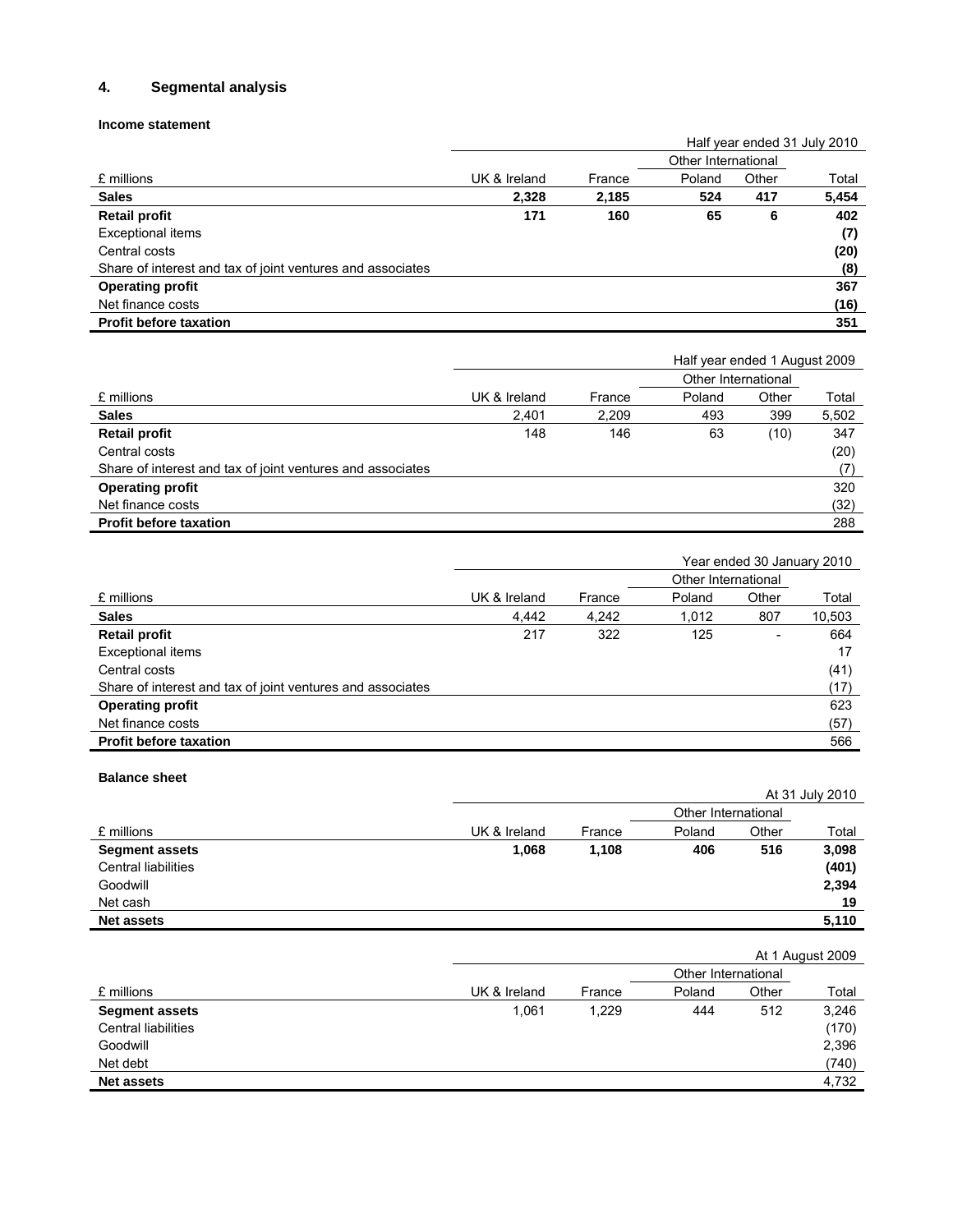|                       |              |        | Other International |       |       |
|-----------------------|--------------|--------|---------------------|-------|-------|
| £ millions            | UK & Ireland | France | Poland              | Other | Total |
| <b>Segment assets</b> | 997          | 1.187  | 463                 | 562   | 3,209 |
| Central liabilities   |              |        |                     |       | (399) |
| Goodwill              |              |        |                     |       | 2,395 |
| Net debt              |              |        |                     |       | (250) |
| <b>Net assets</b>     |              |        |                     |       | 4,955 |

At 30 January 2010

The 'Other International' segment consists of Poland, China, Spain, Russia, the joint venture Koçtaş in Turkey and the associate Hornbach which has operations in Germany and other European countries. Poland has been shown separately due to its significance.

Central costs principally comprise the costs of the Group's head office. Central liabilities comprise unallocated head office and other central items including pensions, interest and tax balances.

The Group's sales, although not highly seasonal in nature, do increase over the Easter period and during the summer months leading to slightly higher sales usually being recognised in the first half of the year.

#### **5. Exceptional items**

|                                                   | Half year<br>ended | Half year<br>ended | Year ended      |
|---------------------------------------------------|--------------------|--------------------|-----------------|
| £ millions                                        | 31 July 2010       | 1 August 2009      | 30 January 2010 |
| Included within selling and distribution expenses |                    |                    |                 |
| UK restructuring                                  | (9)                |                    |                 |
|                                                   | (9)                |                    |                 |
| Included within other income                      |                    |                    |                 |
| Profit on disposal of properties                  | 2                  |                    | 17              |
|                                                   |                    |                    | 17              |
| <b>Exceptional items before tax</b>               | (7)                |                    | 17              |
| Tax on exceptional items                          |                    |                    | (7)             |
| <b>Exceptional items</b>                          | (3)                |                    | 10              |

The UK restructuring charge of £9m reflects plans announced by the Group to consolidate its distribution network in the UK through the construction of a new regional distribution centre in the south of England and the closure of other sites. The provision covers primarily future costs of redundancies and dilapidations on the sites to be exited.

The profit on disposal of properties is £2m (2009/10: £nil) and for the year ended 30 January was £17m.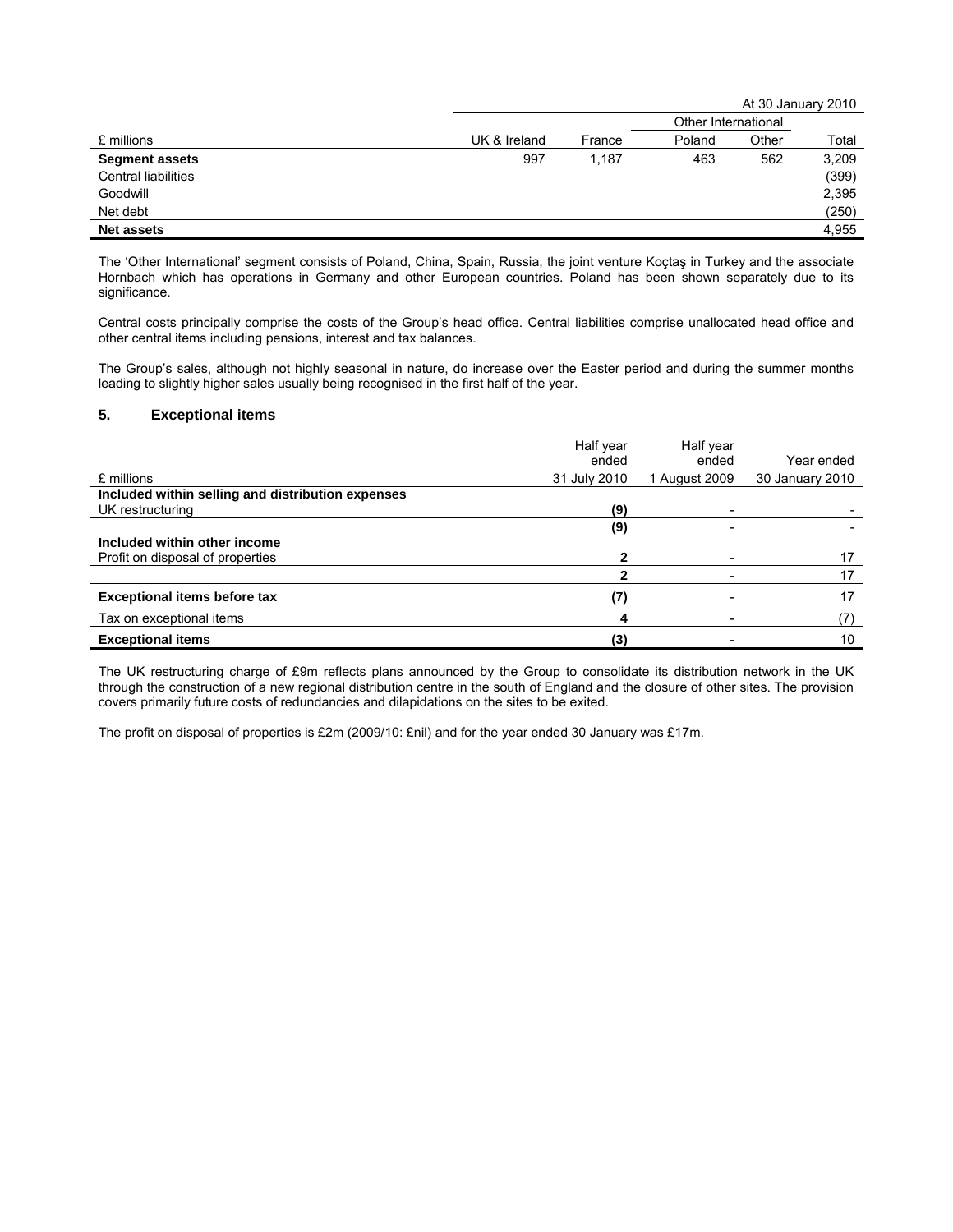#### **6. Net finance costs**

|                                                                 | Half year ended | Half year ended | Year ended      |
|-----------------------------------------------------------------|-----------------|-----------------|-----------------|
| £ millions                                                      | 31 July 2010    | 1 August 2009   | 30 January 2010 |
| Bank overdrafts and bank loans                                  | (8)             | (13)            | (25)            |
| Medium Term Notes and other fixed term debt                     | (11)            | (26)            | (43)            |
| Finance leases                                                  | (3)             | (3)             | (5)             |
| Financing fair value remeasurements                             | 4               |                 |                 |
| Unwinding of discount on provisions                             | (1)             | (1)             | (4)             |
| Expected net interest charge on defined benefit pension schemes | (4)             | (2)             | (4)             |
| Capitalised interest                                            |                 | 2               | 3               |
| <b>Finance costs</b>                                            | (22)            | (43)            | (76)            |
|                                                                 |                 |                 |                 |
| Cash and cash equivalents and other current investments         | 6               | 11              | 19              |
| <b>Finance income</b>                                           | 6               | 11              | 19              |
|                                                                 |                 |                 |                 |
| Net finance costs                                               | (16)            | (32)            | (57)            |

#### **7. Income tax expense**

|                                                | Half year ended | Half year ended | Year ended      |
|------------------------------------------------|-----------------|-----------------|-----------------|
| £ millions                                     | 31 July 2010    | 1 August 2009   | 30 January 2010 |
| UK corporation tax                             |                 |                 |                 |
| Current tax on profits for the period          | 60              | 27              | 85              |
| Adjustments in respect of prior years          |                 | 4               | (7)             |
|                                                | 60              | 31              | 78              |
| Overseas tax                                   |                 |                 |                 |
| Current tax on profits for the period          | 48              | 46              | 85              |
| Adjustments in respect of prior years          |                 | (1)             | (1)             |
|                                                | 48              | 45              | 84              |
| Deferred tax                                   |                 |                 |                 |
| Current period                                 | (3)             | 14              | 4               |
| Adjustments in respect of prior years          |                 |                 | 15              |
| Adjustments in respect of changes in tax rates | (2)             |                 |                 |
|                                                | (5)             | 14              | 19              |
|                                                |                 |                 |                 |
| Income tax expense                             | 103             | 90              | 181             |

The effective rate of tax on profit before exceptional items and excluding tax adjustments in respect of prior years and changes in tax rates is 30% (2009/10: 30%), representing the best estimate of the effective rate for the full financial year. The effective tax rate for the year ended 30 January 2010 was 30%. Tax on exceptional items for the current period is a credit of £4m (2009/10: £nil), all of which relates to current year items. Tax on exceptional items for the year ended 30 January 2010 was a charge of £7m, all of which related to current year items.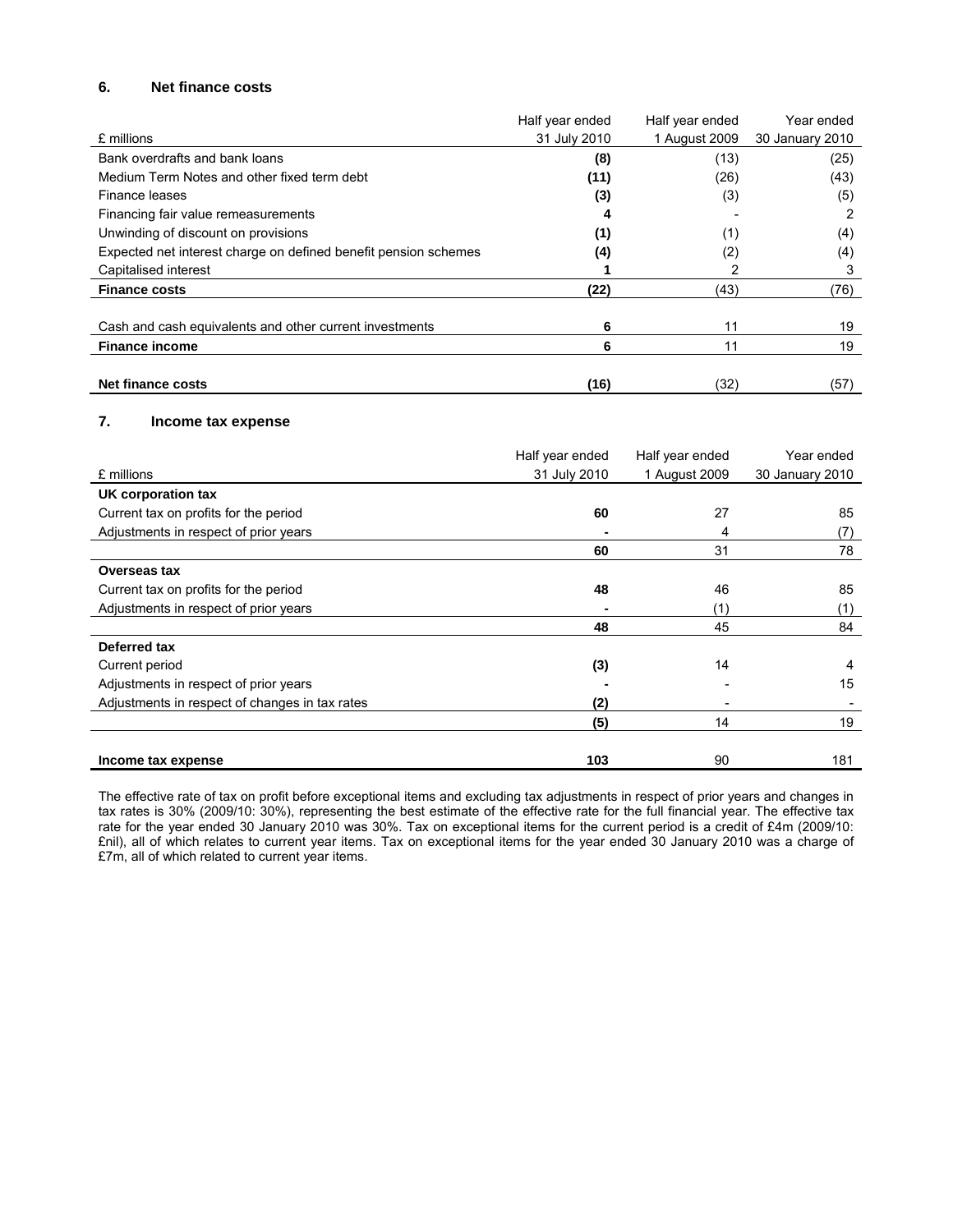#### **8. Earnings per share**

|                                         | Half year ended | Half year ended | Year ended      |
|-----------------------------------------|-----------------|-----------------|-----------------|
| Pence                                   | 31 July 2010    | 1 August 2009   | 30 January 2010 |
| Basic earnings per share                | 10.6            | 8.5             | 16.5            |
| Effect of dilutive share options        | (0.1)           |                 | (0.1)           |
| Diluted earnings per share              | 10.5            | 8.5             | 16.4            |
|                                         |                 |                 |                 |
| <b>Basic earnings per share</b>         | 10.6            | 8.5             | 16.5            |
| Exceptional items                       | 0.3             |                 | (0.7)           |
| Tax on exceptional and prior year items | (0.2)           | 0.1             | 0.7             |
| Financing fair value remeasurements     | (0.1)           |                 | (0.1)           |
| Adjusted basic earnings per share       | 10.6            | 8.6             | 16.4            |
|                                         |                 |                 |                 |
| Diluted earnings per share              | 10.5            | 8.5             | 16.4            |
| Exceptional items                       | 0.3             |                 | (0.7)           |
| Tax on exceptional and prior year items | (0.2)           | 0.1             | 0.7             |
| Financing fair value remeasurements     | (0.1)           |                 | (0.1)           |
| Adjusted diluted earnings per share     | 10.5            | 8.6             | 16.3            |

The calculation of basic and diluted earnings per share is based on the profit for the period attributable to equity shareholders of the Company. Earnings for the period are £250m (2009/10: £201m) and for the year ended 30 January 2010 were £388m. Adjusted earnings for the period are £248m (2009/10: £204m) and for the year ended 30 January 2010 were £384m. A reconciliation of statutory earnings to adjusted earnings is set out in the Financial Review.

The weighted average number of shares in issue during the period, excluding those held in the Employee Share Ownership Plan Trust (ESOP), is 2,348m (2009/10: 2,347m). The diluted weighted average number of shares in issue during the period is 2,375m (2009/10: 2,372m). For the year ended 30 January 2010, the weighted average number of shares in issue was 2,347m and the diluted weighted average number of shares in issue was 2,369m.

#### **9. Dividends**

|                                                        | Half year ended | Half year ended | Year ended      |
|--------------------------------------------------------|-----------------|-----------------|-----------------|
| £ millions                                             | 31 July 2010    | 1 August 2009   | 30 January 2010 |
| Dividends to equity shareholders of the Company        |                 |                 |                 |
| Final dividend for the year ended 31 January 2009 of   |                 |                 |                 |
| 3.4p per share                                         |                 | 80              | 80              |
| Interim dividend for the year ended 30 January 2010 of |                 |                 |                 |
| 1.925p per share                                       |                 |                 | 45              |
| Final dividend for the year ended 30 January 2010 of   |                 |                 |                 |
| 3.575p per share                                       | 84              | -               |                 |
|                                                        | 84              | 80              | 125             |

The proposed interim dividend for the period ended 31 July 2010 is 1.925p per share.

#### **10. Capital expenditure**

Additions to the cost of property, plant and equipment, investment property and intangible assets are £130m (2009/10: £127m) and for the year ended 30 January 2010 were £258m. Disposals in net book value of property, plant and equipment, investment property and intangible assets are £73m (2009/10: £9m) and for the year ended 30 January 2010 were £51m.

Capital commitments contracted but not provided for at the end of the period are £55m (2009/10: £55m) and at 30 January 2010 were £56m.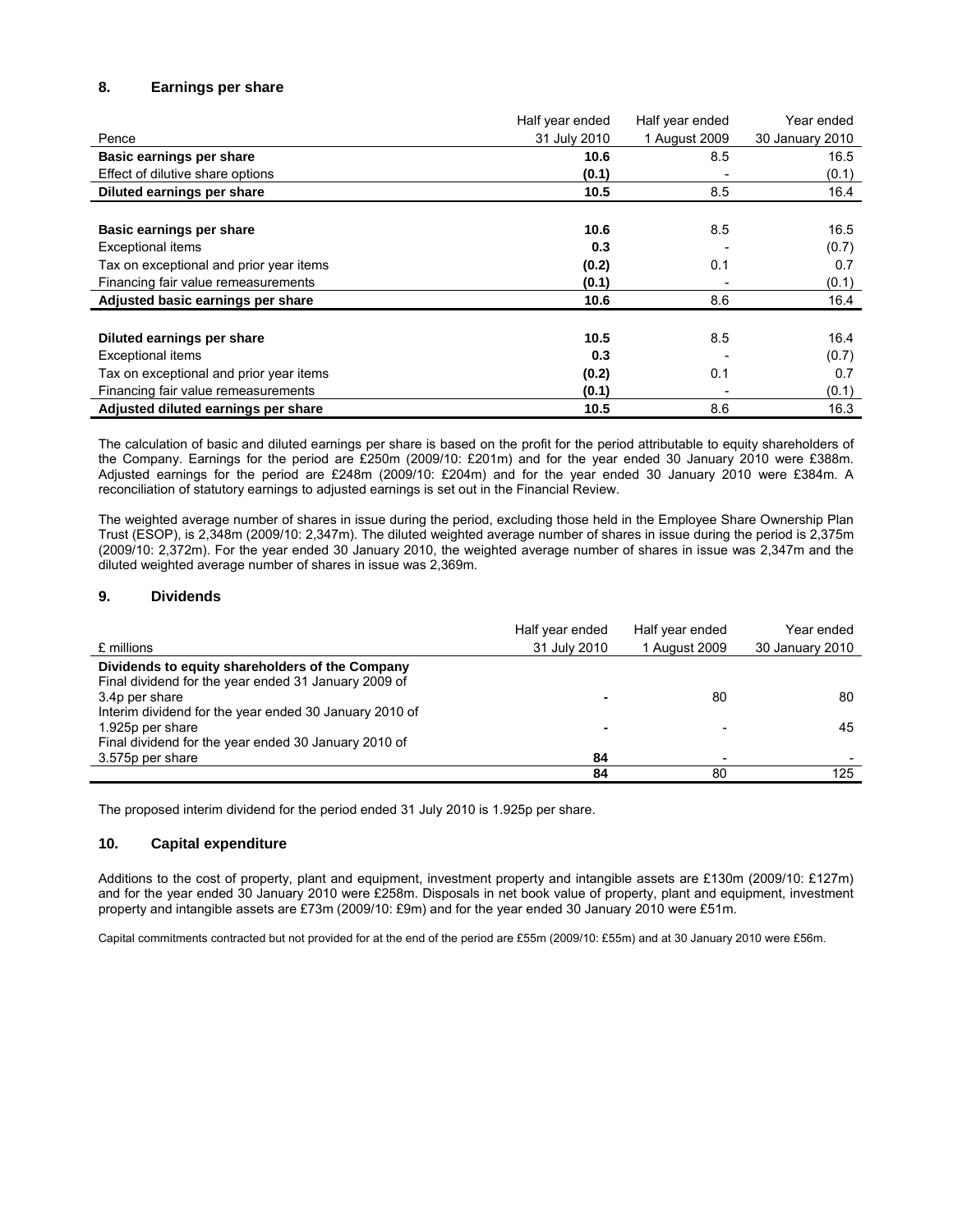#### **11. Post employment benefits**

|                                          | Half year ended | Half year ended | Year ended      |
|------------------------------------------|-----------------|-----------------|-----------------|
| £ millions                               | 31 July 2010    | 1 August 2009   | 30 January 2010 |
| Deficit in scheme at beginning of period | (198)           | (74)            | (74)            |
| Current service cost                     | (14)            | (12)            | (22)            |
| Interest on defined benefit obligations  | (46)            | (45)            | (91)            |
| Expected return on pension scheme assets | 42              | 43              | 87              |
| Actuarial gains/(losses)                 | 67              | (190)           | (165)           |
| Contributions paid by employer           | 23              | 32              | 66              |
| Exchange differences                     |                 |                 |                 |
| Deficit in scheme at end of period       | (125)           | (244)           | (198)           |

The assumptions used in calculating the costs and obligations of the Group's defined benefit pension schemes are set by the Directors after consultation with independent professionally qualified actuaries. The assumptions are based on the conditions at the time and changes in these assumptions can lead to significant movements in the estimated obligations, as illustrated in the sensitivity analysis provided in note 27 of the annual financial statements for the year ended 30 January 2010.

A key assumption in valuing the pension obligation is the discount rate. Accounting standards require this to be set based on market yields on high quality bonds at the balance sheet date. The UK scheme discount rate is based on the yield on the iBoxx over 15 year AA-rated Sterling corporate bond index adjusted for the difference in term between iBoxx and scheme liabilities.

The discount rate and price inflation actuarial valuation assumptions for the UK scheme, being the Group's principal defined benefit scheme, are set out below:

|                 | At           |             | At              |
|-----------------|--------------|-------------|-----------------|
| Annual % rate   | 31 July 2010 | August 2009 | 30 January 2010 |
| Discount rate   | ว.4          | 6.C         | 5.5             |
| Price inflation | J.Z          | J.J         | 3.4             |

#### **12. Other reserves**

|                                           | Cash flow     | Translation |       |       |
|-------------------------------------------|---------------|-------------|-------|-------|
| £ millions                                | hedge reserve | reserve     | Other | Total |
| At 31 January 2010                        | 1             | 356         | 159   | 516   |
| Currency translation differences          |               |             |       |       |
| Group                                     |               | (71)        |       | (71)  |
| Joint ventures and associates             |               | (2)         |       | (2)   |
| Cash flow hedges                          |               |             |       |       |
| Fair value gains                          | 11            |             |       | 11    |
| Gains transferred to inventories          | (11)          |             |       | (11)  |
| Tax on other comprehensive income         |               | 5           |       | 5     |
| Other comprehensive income for the period |               | (68)        |       | (68)  |
| At 31 July 2010                           | 1             | 288         | 159   | 448   |
|                                           |               |             |       |       |
| At 1 February 2009                        | 14            | 340         | 159   | 513   |
| Currency translation differences          |               |             |       |       |
| Group                                     |               | (33)        |       | (33)  |
| Joint ventures and associates             |               | (5)         |       | (5)   |
| Cash flow hedges<br>Fair value losses     |               |             |       |       |
|                                           | (17)          |             |       | (17)  |
| Gains transferred to inventories          | (12)          |             |       | (12)  |
| Tax on other comprehensive income         | 9             | 4           |       | 13    |
| Other comprehensive income for the period | (20)          | (34)        |       | (54)  |
| At 1 August 2009                          | (6)           | 306         | 159   | 459   |
|                                           |               |             |       |       |
| At 1 February 2009                        | 14            | 340         | 159   | 513   |
| Currency translation differences          |               |             |       |       |
| Group                                     |               | 17          |       | 17    |
| Joint ventures and associates             |               | (6)         |       | (6)   |
| Cash flow hedges                          |               |             |       |       |
| Fair value losses                         | (13)          |             |       | (13)  |
| Gains transferred to inventories          | (5)           |             |       | (5)   |
| Tax on other comprehensive income         | 5             | 5           |       | 10    |
| Other comprehensive income for the year   | (13)          | 16          |       | 3     |
| At 30 January 2010                        | 1             | 356         | 159   | 516   |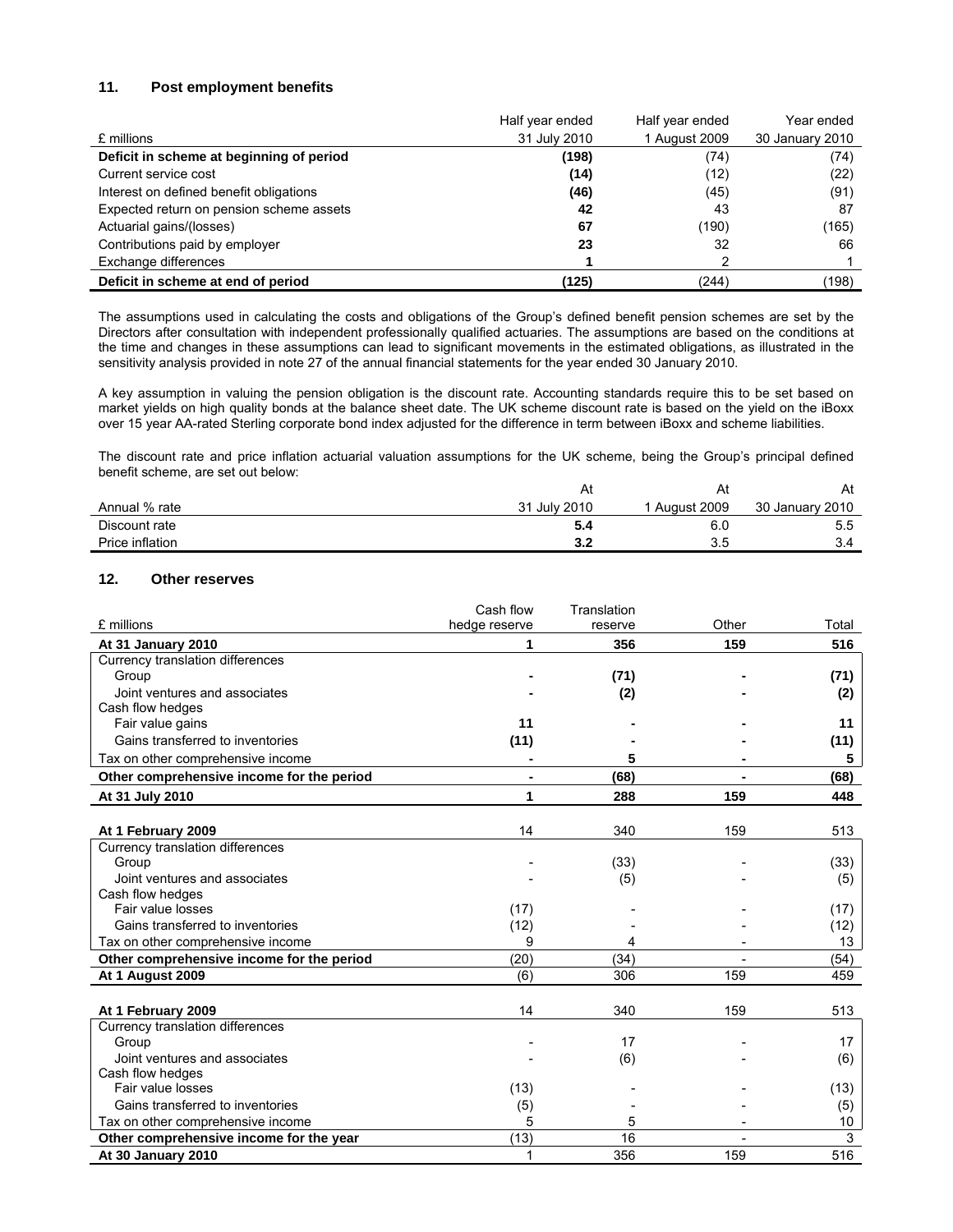#### **13. Cash generated by operations**

|                                                             | Half year ended | Half year ended | Year ended      |
|-------------------------------------------------------------|-----------------|-----------------|-----------------|
| £ millions                                                  | 31 July 2010    | 1 August 2009   | 30 January 2010 |
| <b>Operating profit</b>                                     | 367             | 320             | 623             |
| Share of post-tax results of joint ventures and associates  | (11)            | (13)            | (26)            |
| Depreciation and amortisation                               | 118             | 129             | 260             |
| Impairment losses                                           |                 |                 | 4               |
| Loss/(profit) on disposal of property, plant and equipment, |                 |                 |                 |
| investment property and intangible assets                   |                 | 2               | (1)             |
| Share-based compensation charge                             | 12              | 9               | 20              |
| (Increase)/decrease in inventories                          | (227)           | 76              | 234             |
| (Increase)/decrease in trade and other receivables          | (17)            | 50              | (18)            |
| Increase in trade and other payables                        | 269             | 37              | 102             |
| Movement in provisions                                      | (10)            | (17)            | (24)            |
| Movement in post employment benefits                        | (9)             | (20)            | (44)            |
| Cash generated by operations                                | 492             | 573             | 1.130           |

#### **14. Net debt**

|                                               | At           | At            | At              |
|-----------------------------------------------|--------------|---------------|-----------------|
| £ millions                                    | 31 July 2010 | 1 August 2009 | 30 January 2010 |
| Cash and cash equivalents                     | 1,380        | 963           | 1,260           |
| <b>Bank overdrafts</b>                        | (182)        | (21)          | (125)           |
| Cash and cash equivalents and bank overdrafts | 1,198        | 942           | 1.135           |
| Bank loans                                    | (122)        | (177)         | (154)           |
| Medium Term Notes and other fixed term debt   | (1,079)      | (1,488)       | (1, 186)        |
| Financing derivatives                         | 85           | 47            | 20              |
| Finance leases                                | (63)         | (64)          | (65)            |
| Net cash/(debt)                               | 19           | (740)         | (250)           |

|                                                          | Half year ended | Half year ended | Year ended      |
|----------------------------------------------------------|-----------------|-----------------|-----------------|
| £ millions                                               | 31 July 2010    | 1 August 2009   | 30 January 2010 |
| Net debt at beginning of period                          | (250)           | (1,004)         | (1,004)         |
| Net increase/(decrease) in cash and cash equivalents and |                 |                 |                 |
| bank overdrafts                                          | 132             | (16)            | 174             |
| Repayment of bank loans                                  | 37              | 108             | 130             |
| Repayment of Medium Term Notes and other fixed term debt | 124             | 170             | 500             |
| Receipt on financing derivatives                         | (2)             | (22)            | (78)            |
| Capital element of finance lease rental payments         |                 |                 | 14              |
| Cash flow movement in net debt                           | 298             | 247             | 740             |
| Exchange differences and other non-cash movements        | (29)            | 17              | 14              |
| Net cash/(debt) at end of period                         | 19              | (740)           | (250)           |

During the period there has been a reduction in the level of drawn bank loans in China. £85m nominal value of Sterling 2010 MTNs has been repaid at maturity and €43m nominal value of Euro 2012 MTNs has been repurchased, along with the maturity and settlement of the corresponding interest rate swaps. In the prior year there were significant repurchases of Euro and Sterling MTNs, the settlement of the corresponding interest rate swaps, the maturity of a cross-currency swap and the repayment of Sterling and Renminbi bank loans.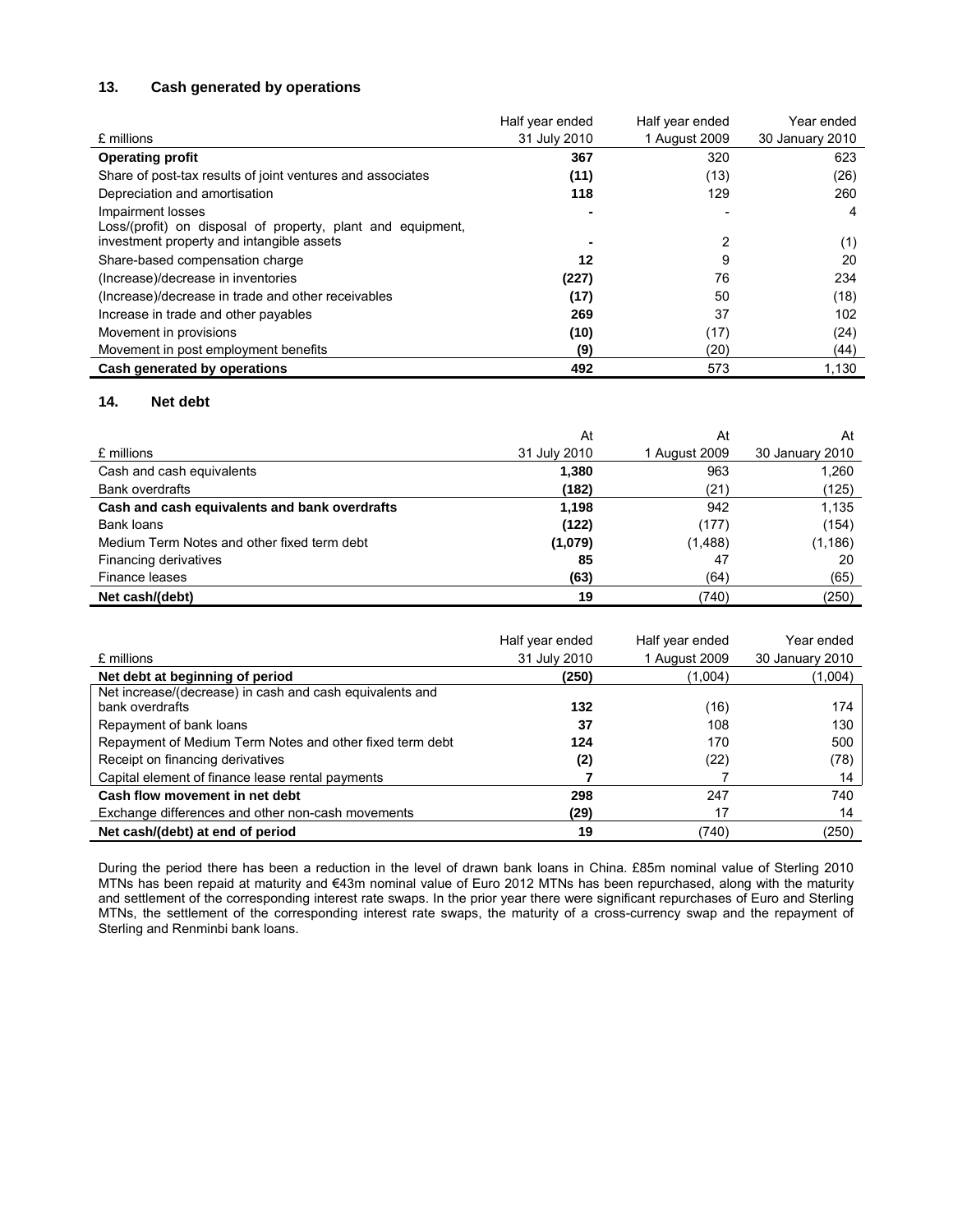#### **15. Contingent assets and liabilities**

Kingfisher paid €138m tax to the French tax authorities in the year ended 31 January 2004 as a consequence of the Kesa Electricals demerger and recorded this as an exceptional tax charge. Kingfisher appealed against the tax liability and the tribunal found in favour of Kingfisher in June 2009. As a result a full refund, along with repayment supplement, was received in September 2009. The French tax authorities have appealed against this decision and therefore no income has yet been recognised relating to this receipt.

Kingfisher plc has an obligation to provide a bank guarantee for £50m (2009/10: £50m) to the liquidators of Kingfisher International France Limited in the event that Kingfisher plc's credit rating falls below 'BBB'. The obligation arises from an indemnity provided in June 2003 as a result of the demerger of Kesa Electricals. At 30 January 2010 the amount was £50m.

The Group has arranged for certain bank guarantees to be provided to third parties in the ordinary course of business. The total amount outstanding at the end of the period is £39m (2009/10: £36m). At 30 January 2010 the total amount was £36m.

The Group is subject to claims and litigation arising in the ordinary course of business and provision is made where liabilities are considered likely to arise on the basis of current information and legal advice.

#### **16. Related party transactions**

The Group's significant related parties are its associates and joint ventures as disclosed in note 37 of the annual financial statements for the year ended 30 January 2010. There have been no significant changes in related parties or related party transactions in the period.